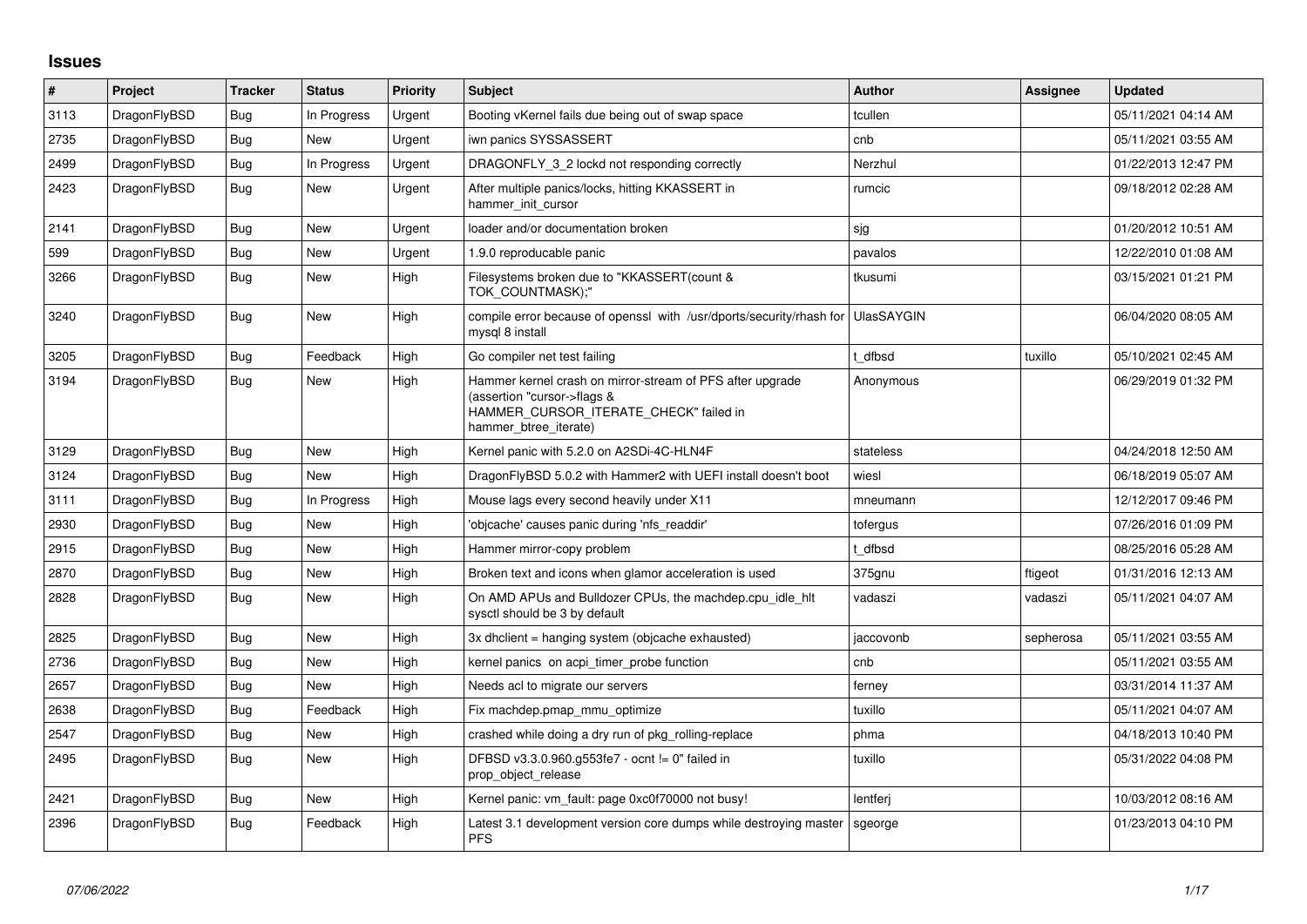| $\sharp$ | Project      | <b>Tracker</b> | <b>Status</b> | <b>Priority</b> | Subject                                                                                                   | <b>Author</b>     | Assignee | <b>Updated</b>      |
|----------|--------------|----------------|---------------|-----------------|-----------------------------------------------------------------------------------------------------------|-------------------|----------|---------------------|
| 2347     | DragonFlyBSD | Bug            | Feedback      | High            | Hammer PFSes destroy does not give back full space allocated to<br><b>PFS</b>                             | sgeorge           |          | 07/19/2012 01:11 AM |
| 2296     | DragonFlyBSD | Bug            | In Progress   | High            | panic: assertion "m->wire count > 0" failed                                                               | thomas.nikolajsen |          | 08/30/2012 06:09 AM |
| 2140     | DragonFlyBSD | <b>Bug</b>     | New           | High            | hammer io delallocate panic with 'duplicate entry' message                                                | ttw               |          | 10/07/2011 12:22 PM |
| 2117     | DragonFlyBSD | Bug            | New           | High            | ACPI and/or bce(4) problem with 2.11.0.673.g0d557 on HP DL380<br>G <sub>6</sub>                           | pauska            |          | 08/22/2011 10:15 AM |
| 2071     | DragonFlyBSD | Bug            | New           | High            | Panic on assertion: $(int)(flag->seq - seq) > 0$ in hammer flusher flush<br>after inode error             | vsrinivas         |          | 06/12/2011 07:59 AM |
| 1920     | DragonFlyBSD | Bug            | New           | High            | system hangs                                                                                              | zhtw              |          | 11/22/2010 08:59 AM |
| 1831     | DragonFlyBSD | Bug            | Feedback      | High            | HAMMER "malloc limit exceeded" panic                                                                      | eocallaghan       | dillon   | 06/04/2022 04:38 AM |
| 1198     | DragonFlyBSD | Bug            | New           | High            | DDB loops panic in db read bytes                                                                          | corecode          | tuxillo  | 05/11/2021 03:51 AM |
| 1185     | DragonFlyBSD | Bug            | New           | High            | need a tool to merge changes into /etc                                                                    | wa1ter            |          | 02/18/2014 06:02 AM |
| 884      | DragonFlyBSD | Bug            | In Progress   | High            | Performance/memory problems under filesystem IO load                                                      | hasso             |          | 05/11/2021 03:50 AM |
| 3319     | DragonFlyBSD | Bug            | New           | Normal          | setproctitle() calls can change effect of later setproctitle() calls                                      | tonyc             |          | 06/29/2022 06:10 PM |
| 3318     | DragonFlyBSD | Bug            | In Progress   | Normal          | Segmenation fault when a process resumed with checkpt exits                                               | zabolekar         | tuxillo  | 06/18/2022 08:24 AM |
| 3317     | DragonFlyBSD | Bug            | In Progress   | Normal          | Network vtnet0 not working on Hetzner cloud                                                               | mneumann          |          | 06/18/2022 03:55 AM |
| 3316     | DragonFlyBSD | Bug            | New           | Normal          | hammer2_dirent_create() allows creating >1 dirents with the same<br>name                                  | tkusumi           |          | 06/05/2022 12:35 PM |
| 3314     | DragonFlyBSD | Bug            | New           | Normal          | Bring virtio_console(4) from FreeBSD                                                                      | tuxillo           | tuxillo  | 05/29/2022 08:24 AM |
| 3313     | DragonFlyBSD | Bug            | New           | Normal          | Can't boot from my live USB at all. The kernel loading process<br>hangs.                                  | rempas            |          | 06/03/2022 12:16 AM |
| 3312     | DragonFlyBSD | Submit         | New           | Normal          | hammer2: redundant chain modify after chain creation                                                      | tkusumi           |          | 05/15/2022 01:35 PM |
| 3310     | DragonFlyBSD | Bug            | In Progress   | Normal          | NVMM+QEMU fail to boot with UEFI: Mem Assist Failed<br>[gpa=0xfffffff0]                                   | liweitianux       |          | 01/11/2022 03:22 PM |
| 3302     | DragonFlyBSD | Bug            | <b>New</b>    | Normal          | Will not boot on System76 Lemur Pro (lemp10)                                                              | piecuch           |          | 11/03/2021 10:21 AM |
| 3301     | DragonFlyBSD | Bug            | New           | Normal          | Gkrellm from the packages is not showing logged in users in main<br>window, logged in users always $== 0$ | adrian            |          | 01/08/2022 04:24 AM |
| 3300     | DragonFlyBSD | Bug            | New           | Normal          | Running Xvnc from TigerVNC package through the INETD daemon<br>in TCP WAIT mode fails hard                | adrian            |          | 01/08/2022 04:25 AM |
| 3299     | DragonFlyBSD | Bug            | In Progress   | Normal          | DragonFlyBSD reports utterly wrong uptime (most of the time, right<br>after booting in)                   | adrian            |          | 11/11/2021 01:43 PM |
| 3298     | DragonFlyBSD | <b>Bug</b>     | New           | Normal          | Running "w" and having logged in via XDM through VNC, "w" prints<br>an extra error message                | piecuch           |          | 10/25/2021 09:16 AM |
| 3295     | DragonFlyBSD | <b>Bug</b>     | In Progress   | Normal          | Adapt devel/libvirt for nvmm                                                                              | tuxillo           | tuxillo  | 11/03/2021 04:56 PM |
| 3284     | DragonFlyBSD | <b>Bug</b>     | New           | Normal          | Wrong towlower() result for U+038A                                                                        | bhaible           |          | 07/10/2021 03:34 AM |
| 3283     | DragonFlyBSD | <b>Bug</b>     | New           | Normal          | mknodat() cannot create FIFOs                                                                             | bhaible           |          | 07/10/2021 03:34 AM |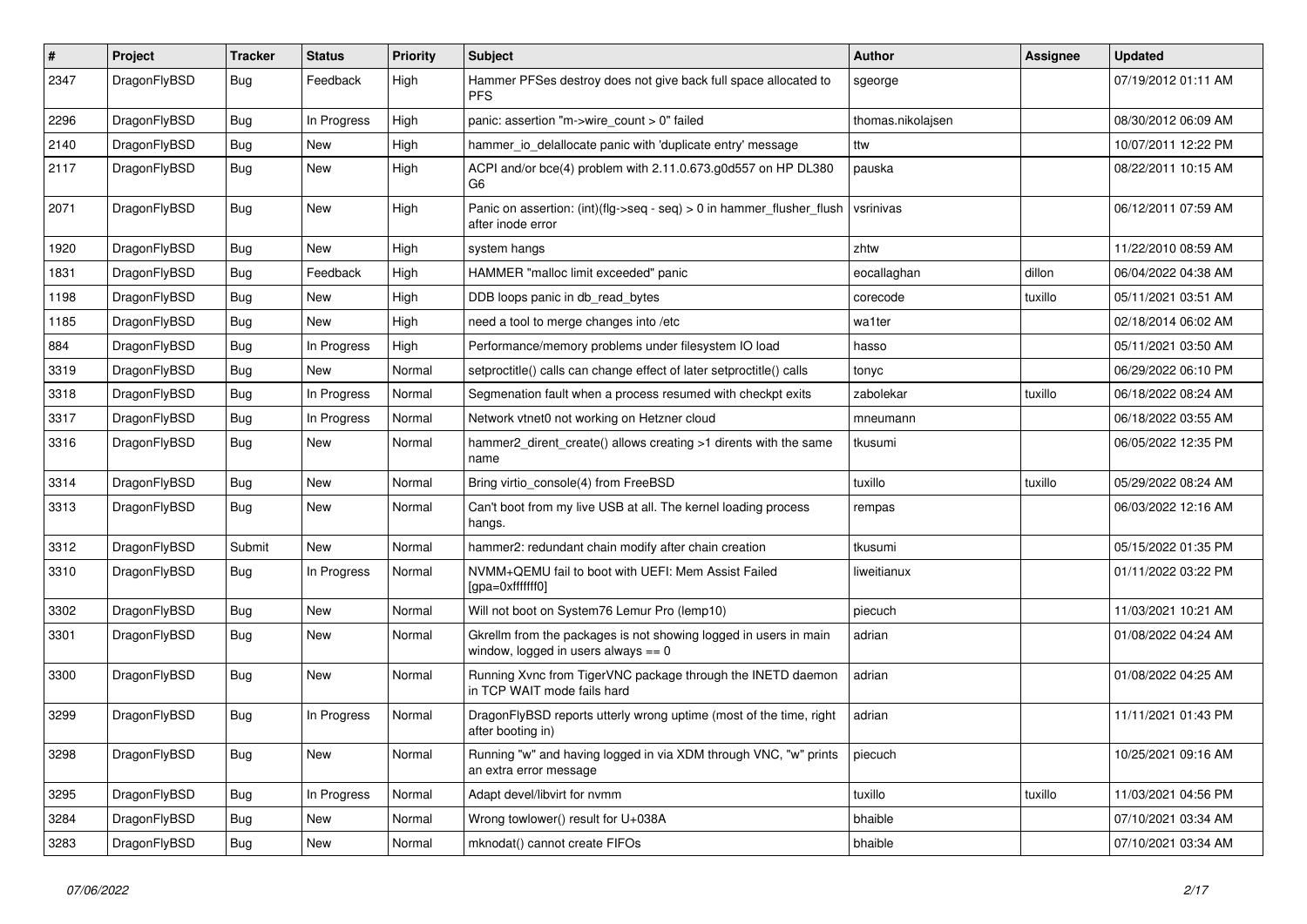| $\sharp$ | Project      | <b>Tracker</b> | <b>Status</b> | <b>Priority</b> | Subject                                                                                 | <b>Author</b>     | Assignee | <b>Updated</b>      |
|----------|--------------|----------------|---------------|-----------------|-----------------------------------------------------------------------------------------|-------------------|----------|---------------------|
| 3282     | DragonFlyBSD | Bug            | New           | Normal          | unexpected errno value from fopen()                                                     | bhaible           |          | 07/10/2021 03:34 AM |
| 3281     | DragonFlyBSD | <b>Bug</b>     | <b>New</b>    | Normal          | Crash after leaving unattended for a while                                              | bhaible           |          | 07/10/2021 03:32 AM |
| 3280     | DragonFlyBSD | <b>Bug</b>     | New           | Normal          | KMS console and i915(4) not working in 6.0                                              | cmusser           |          | 07/10/2021 03:35 AM |
| 3278     | DragonFlyBSD | Bug            | New           | Normal          | Second screen image is distorted                                                        | arcade@b1t.name   |          | 07/10/2021 03:36 AM |
| 3276     | DragonFlyBSD | Submit         | <b>New</b>    | Normal          | Add option controlling whether gpt expand expands the last partition<br>(needs testing) | falsifian         |          | 07/10/2021 03:35 AM |
| 3269     | DragonFlyBSD | Bug            | In Progress   | Normal          | Is double-buffer'd buf still required by HAMMER2 ?                                      | tkusumi           |          | 05/12/2021 04:09 PM |
| 3252     | DragonFlyBSD | <b>Bug</b>     | New           | Normal          | tcsetattr/tcgetattr set errno incorrectly on non-TTY                                    | tonyc             |          | 10/26/2020 09:34 PM |
| 3249     | DragonFlyBSD | <b>Bug</b>     | New           | Normal          | HAMMER2 fsync(2) not working properly                                                   | tkusumi           |          | 09/21/2020 07:07 AM |
| 3247     | DragonFlyBSD | Bug            | <b>New</b>    | Normal          | Kernel panic doing nothing much                                                         | phma              |          | 09/12/2020 11:40 PM |
| 3246     | DragonFlyBSD | <b>Bug</b>     | <b>New</b>    | Normal          | HAMMER2 unable to handle ENOSPC properly                                                | tkusumi           |          | 09/04/2020 11:11 AM |
| 3245     | DragonFlyBSD | Bug            | <b>New</b>    | Normal          | panic: free: guard1x fail, i915 load from loader.conf                                   | polachok          |          | 08/21/2020 10:36 AM |
| 3243     | DragonFlyBSD | <b>Bug</b>     | <b>New</b>    | Normal          | SMART status not reported properly for SSD disks                                        | daftaupe          |          | 09/09/2020 11:03 PM |
| 3239     | DragonFlyBSD | <b>Bug</b>     | New           | Normal          | unable to SIGKILL glitched emacs                                                        | piecuch           |          | 05/26/2020 03:30 AM |
| 3238     | DragonFlyBSD | <b>Bug</b>     | <b>New</b>    | Normal          | race conditions when printing from vkernel console                                      | piecuch           |          | 05/19/2020 02:50 PM |
| 3235     | DragonFlyBSD | <b>Bug</b>     | New           | Normal          | Kernel panic in devfs_vnops.c                                                           | mneumann          |          | 04/28/2020 07:00 AM |
| 3231     | DragonFlyBSD | <b>Bug</b>     | <b>New</b>    | Normal          | wifi drops on 5.8                                                                       | tse               |          | 04/06/2020 05:08 AM |
| 3227     | DragonFlyBSD | Submit         | New           | Normal          | Add HAMMER2 instructions in the installation medium README                              | daftaupe          |          | 03/26/2020 03:34 PM |
| 3226     | DragonFlyBSD | <b>Bug</b>     | New           | Normal          | Xorg freezes in vm: thread stuck in "objtrm1"                                           | peeter            |          | 04/08/2020 02:10 AM |
| 3225     | DragonFlyBSD | <b>Bug</b>     | <b>New</b>    | Normal          | nfsd freeze when using qemu                                                             | tse               |          | 03/17/2020 11:52 AM |
| 3224     | DragonFlyBSD | <b>Bug</b>     | <b>New</b>    | Normal          | Kernel panic when trying to ping6                                                       | zhtw              |          | 03/08/2020 08:55 AM |
| 3222     | DragonFlyBSD | <b>Bug</b>     | New           | Normal          | gcc - undefined reference to '__atomic_load' (missing libatomic?)                       | mneumann          |          | 02/08/2020 02:45 AM |
| 3219     | DragonFlyBSD | <b>Bug</b>     | <b>New</b>    | Normal          | x11/xorg port can not be build                                                          | <b>UlasSAYGIN</b> |          | 03/31/2020 08:57 AM |
| 3218     | DragonFlyBSD | <b>Bug</b>     | <b>New</b>    | Normal          | Kernel panics are not sent to comconsole when booted over EFI                           | mqudsi            |          | 12/02/2019 08:52 PM |
| 3217     | DragonFlyBSD | <b>Bug</b>     | New           | Normal          | rescue tools: make install fails if rescue folder doesn't exist                         | t dfbsd           |          | 11/27/2019 08:16 PM |
| 3215     | DragonFlyBSD | <b>Bug</b>     | New           | Normal          | Hang in tcdrain(3) after write(3)                                                       | noloader          |          | 11/25/2019 03:08 PM |
| 3209     | DragonFlyBSD | <b>Bug</b>     | <b>New</b>    | Normal          | svc has some minor bugs                                                                 | arcade@b1t.name   |          | 10/24/2019 09:08 AM |
| 3208     | DragonFlyBSD | <b>Bug</b>     | New           | Normal          | Crash related to nfsd                                                                   | tse               |          | 06/11/2020 05:52 AM |
| 3206     | DragonFlyBSD | Submit         | New           | Normal          | update psm/kbd to FreeBSD 12.0 code                                                     | htse              |          | 10/05/2019 03:49 PM |
| 3201     | DragonFlyBSD | Submit         | <b>New</b>    | Normal          | Fixes make search display                                                               | htse              |          | 08/20/2021 04:02 PM |
| 3199     | DragonFlyBSD | <b>Bug</b>     | New           | Normal          | PFS label not found panic                                                               | tse               |          | 08/21/2019 03:51 AM |
| 3197     | DragonFlyBSD | <b>Bug</b>     | New           | Normal          | DragonFly upgrades                                                                      | tse               |          | 04/18/2020 04:18 PM |
| 3196     | DragonFlyBSD | <b>Bug</b>     | New           | Normal          | test issue after redmine upgrade (2)                                                    | tuxillo           |          | 07/05/2019 04:33 AM |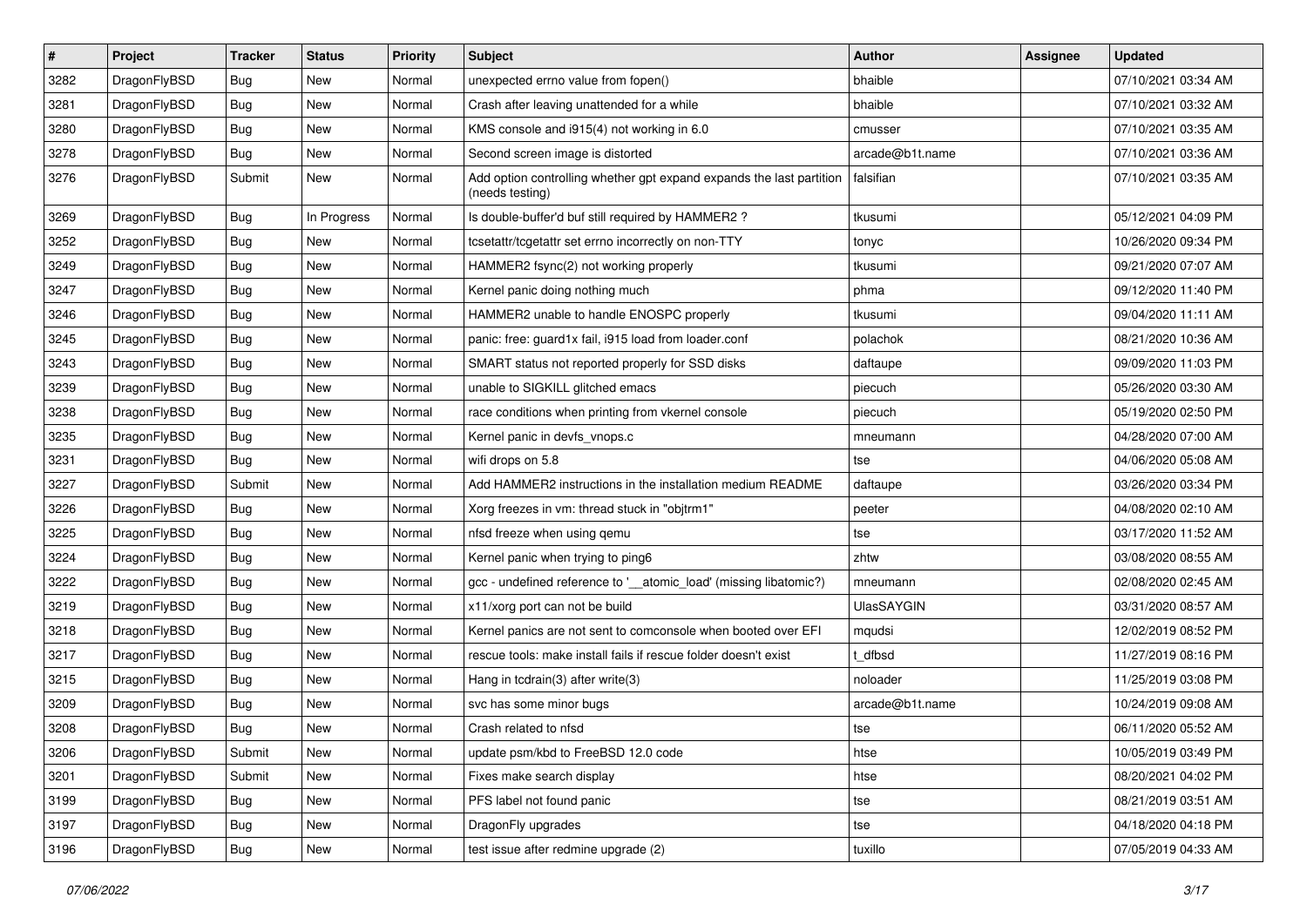| ∦    | Project      | <b>Tracker</b> | <b>Status</b> | <b>Priority</b> | Subject                                                                                                            | Author                 | <b>Assignee</b> | <b>Updated</b>      |
|------|--------------|----------------|---------------|-----------------|--------------------------------------------------------------------------------------------------------------------|------------------------|-----------------|---------------------|
| 3189 | DragonFlyBSD | Bug            | New           | Normal          | Allow DragonFly Mail Agent to accept an alternate config via<br>command line switch                                | iang                   |                 | 08/16/2021 12:42 AM |
| 3184 | DragonFlyBSD | <b>Bug</b>     | <b>New</b>    | Normal          | tsleep(9) return value when PCATCH specified                                                                       | tkusumi                |                 | 04/03/2019 06:49 AM |
| 3170 | DragonFlyBSD | Bug            | New           | Normal          | repeatable nfsd crash                                                                                              | tse                    |                 | 06/11/2020 05:52 AM |
| 3165 | DragonFlyBSD | <b>Bug</b>     | New           | Normal          | Looping at boot time                                                                                               | gop                    |                 | 12/28/2018 01:04 PM |
| 3160 | DragonFlyBSD | Submit         | In Progress   | Normal          | State the implementation difference in pkill/pgrep manual                                                          | sevan                  | tuxillo         | 06/03/2022 05:15 PM |
| 3157 | DragonFlyBSD | Bug            | <b>New</b>    | Normal          | TP-Link UE300 not working in 5.2-RELEASE                                                                           | tuxillo                |                 | 11/15/2018 02:08 PM |
| 3154 | DragonFlyBSD | Submit         | New           | Normal          | Update serial handling in bootloader                                                                               | ddegroot               | dillon          | 11/06/2018 11:21 PM |
| 3152 | DragonFlyBSD | Bug            | Feedback      | Normal          | Console's size in ttyv0 and single user mode is sticking to 80x25,<br>while ttyv1 can make use of the whole screen | overtime               |                 | 02/24/2019 01:08 AM |
| 3147 | DragonFlyBSD | Submit         | New           | Normal          | Enable headless installation                                                                                       | ddegroot               |                 | 10/09/2018 01:25 PM |
| 3145 | DragonFlyBSD | Submit         | In Progress   | Normal          | Update libelf to FreeBSD 12 current and build as base library usable<br>by ports                                   | davshao                | tuxillo         | 08/20/2021 03:58 PM |
| 3143 | DragonFlyBSD | <b>Bug</b>     | New           | Normal          | assertion "0" failed in hammer2 inode xop chain sync                                                               | cbin                   |                 | 07/18/2018 12:50 PM |
| 3142 | DragonFlyBSD | Submit         | New           | Normal          | lib/libdmsg: Unbreak using new API EVP CIPHER CTX new()                                                            | tkusumi                |                 | 07/08/2018 04:18 AM |
| 3141 | DragonFlyBSD | <b>Bug</b>     | New           | Normal          | dhclient blocks boot process                                                                                       | rowo                   |                 | 12/16/2018 11:01 AM |
| 3139 | DragonFlyBSD | Bug            | <b>New</b>    | Normal          | USB Mouse Does Not Work in DragonflyBSD guest on VirtualBox                                                        | chiguy1256             |                 | 06/24/2018 10:14 PM |
| 3135 | DragonFlyBSD | Submit         | <b>New</b>    | Normal          | Add EVFILT_RECV and EVFILT_SEND                                                                                    | tautolog               |                 | 05/25/2018 09:59 PM |
| 3134 | DragonFlyBSD | Bug            | New           | Normal          | RFC 3021 (/31 networks) appear to be unsupported                                                                   | jailbird               |                 | 05/16/2018 11:03 PM |
| 3120 | DragonFlyBSD | Bug            | <b>New</b>    | Normal          | Intel AC 8260 firmware does not load                                                                               | Vintodrimmer           |                 | 08/28/2018 03:30 AM |
| 3117 | DragonFlyBSD | <b>Bug</b>     | New           | Normal          | Problem with colours if "intel" video-driver used                                                                  | dpostolov              |                 | 01/07/2018 11:35 PM |
| 3116 | DragonFlyBSD | Bug            | New           | Normal          | da0 detects on very big volume if to remove usb install stick and<br>reboot on Intel NUC5PPYH                      | dpostolov              |                 | 01/07/2018 09:40 PM |
| 3110 | DragonFlyBSD | <b>Bug</b>     | New           | Normal          | crash with ipfw3 under load                                                                                        | bnegre82               |                 | 12/09/2017 06:22 AM |
| 3089 | DragonFlyBSD | <b>Bug</b>     | In Progress   | Normal          | vtnet(4) - disable TCP checksum offload by default                                                                 | jlane                  | vadaszi         | 05/11/2021 04:14 AM |
| 3076 | DragonFlyBSD | Bug            | <b>New</b>    | Normal          | sys/dev/netif/ig_hal/e1000_ich8lan.c:1594: sanity checking mixup ?                                                 | dcb                    |                 | 10/11/2017 01:58 AM |
| 3052 | DragonFlyBSD | Bug            | New           | Normal          | panic DragonFly v4.8.1-RELEASE by mounting a malformed NTFS<br>image [64.000]                                      | open.source@ribose.com |                 | 08/14/2017 03:22 AM |
| 3051 | DragonFlyBSD | Bug            | New           | Normal          | panic DragonFly v4.8.1-RELEASE by mounting a malformed NTFS<br>image [12.000]                                      | open.source@ribose.com |                 | 08/14/2017 03:20 AM |
| 3049 | DragonFlyBSD | Bug            | New           | Normal          | panic DragonFly v4.8.1-RELEASE by mounting a malformed<br>msdosfs image [12.128]                                   | open.source@ribose.com |                 | 08/14/2017 02:53 AM |
| 3047 | DragonFlyBSD | <b>Bug</b>     | New           | Normal          | HAMMER critical write error                                                                                        | samuel                 |                 | 06/19/2019 09:50 AM |
| 3041 | DragonFlyBSD | Submit         | New           | Normal          | firmware: Remove embedding of multiple images in one module.                                                       | Anonymous              |                 | 12/25/2020 02:15 AM |
| 3036 | DragonFlyBSD | Bug            | New           | Normal          | panic in icmp_redirect_start() ASSERT_IN_NETISR(0)                                                                 | tautolog               |                 | 05/11/2017 07:27 PM |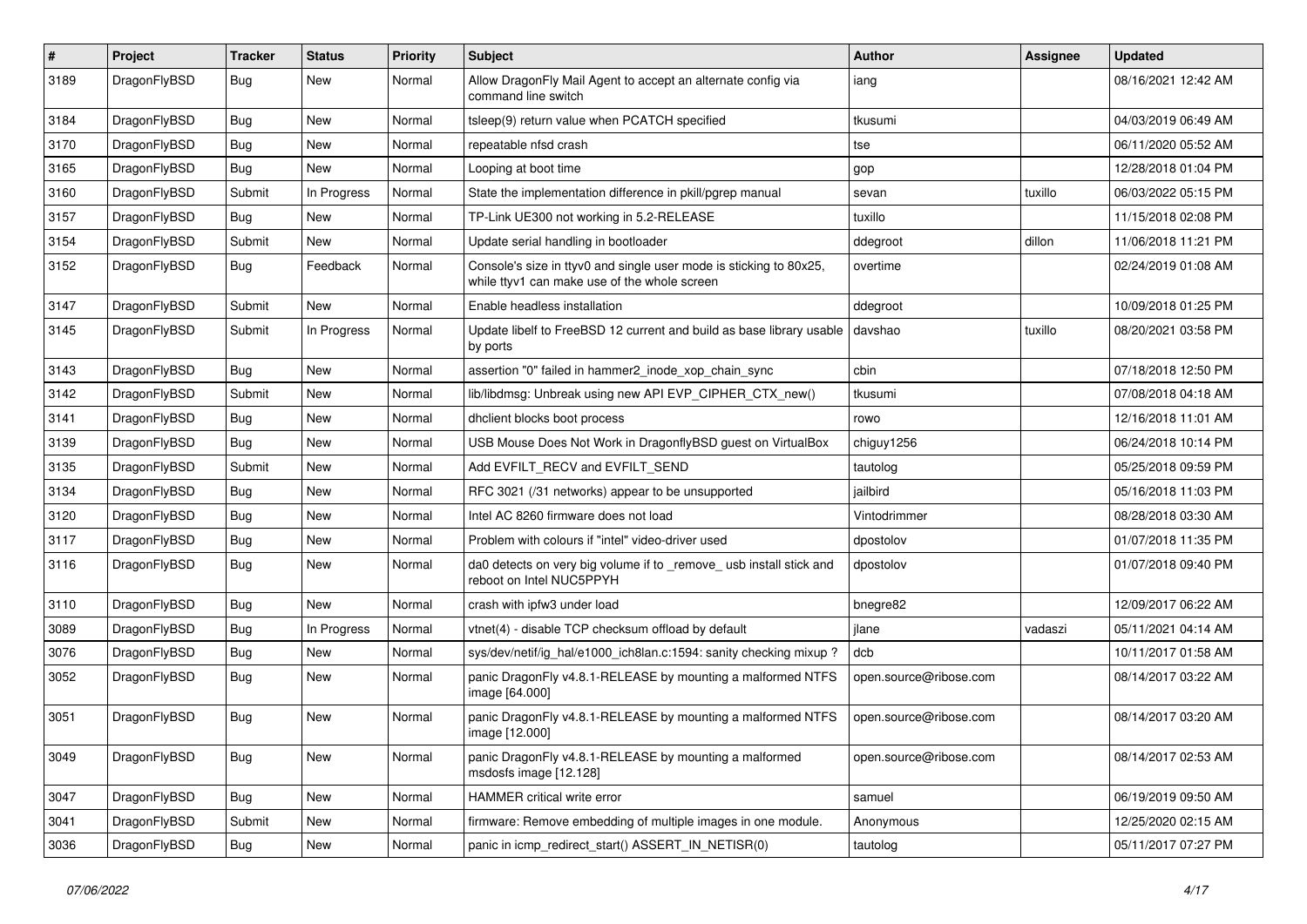| $\sharp$ | Project      | <b>Tracker</b> | <b>Status</b> | <b>Priority</b> | Subject                                                                                                 | <b>Author</b>   | Assignee | <b>Updated</b>      |
|----------|--------------|----------------|---------------|-----------------|---------------------------------------------------------------------------------------------------------|-----------------|----------|---------------------|
| 3035     | DragonFlyBSD | Bug            | New           | Normal          | panic: assertion "cpu >= 0 && cpu < ncpus" failed in netisr_cpuport<br>at /usr/src/sys/net/netisr2.h:87 | masu            |          | 05/11/2017 01:24 AM |
| 3031     | DragonFlyBSD | Submit         | In Progress   | Normal          | Update drm/radeon to Linux 4.7.10 as much as possible                                                   | davshao         | ftigeot  | 08/19/2021 12:33 PM |
| 3029     | DragonFlyBSD | <b>Bug</b>     | New           | Normal          | Running DflyBSD 4.8 on FreeBSD bhyve as a guest                                                         | iron            |          | 05/13/2022 04:33 AM |
| 3028     | DragonFlyBSD | Bug            | In Progress   | Normal          | installer: confusion of set/get disk encryption passphrase dialogs                                      | liweitianux     | tuxillo  | 06/03/2022 05:13 PM |
| 3025     | DragonFlyBSD | <b>Bug</b>     | New           | Normal          | sys/dev/powermng/powernow/powernow.c:284: bad comparison?                                               | dcb             |          | 09/23/2017 07:45 AM |
| 3022     | DragonFlyBSD | <b>Bug</b>     | <b>New</b>    | Normal          | sys/dev/netif/ath/ath/if ath.c:2142: strange bitmask?                                                   | dcb             |          | 04/11/2017 11:49 AM |
| 3021     | DragonFlyBSD | <b>Bug</b>     | In Progress   | Normal          | sys/dev/drm/i915/i915_gem_stolen.c:115]: (error) Signed integer<br>overflow for expression '65535<<20'  | dcb             |          | 04/11/2017 12:46 PM |
| 3018     | DragonFlyBSD | <b>Bug</b>     | New           | Normal          | sys/bus/u4b/wlan/if_run.c:5464]: (style) Redundant condition                                            | dcb             |          | 04/11/2017 11:26 AM |
| 3011     | DragonFlyBSD | <b>Bug</b>     | In Progress   | Normal          | dragonfly/sys/dev/netif/re/re.c: suspicious code?                                                       | dcb             |          | 07/29/2017 01:26 AM |
| 3006     | DragonFlyBSD | <b>Bug</b>     | <b>New</b>    | Normal          | boot0cfg: panic in kern_udev.c in function _udev_dict_set_cstr when<br>installing in VirtualBox         | MichiGreat      |          | 04/01/2017 02:22 PM |
| 2994     | DragonFlyBSD | <b>Bug</b>     | New           | Normal          | Intermittent boot hangs after git: hammer - HAMMER Version 7                                            | davshao         |          | 03/30/2017 02:06 PM |
| 2972     | DragonFlyBSD | <b>Bug</b>     | New           | Normal          | ipfw3 "deny to me" does not work correctly                                                              | mneumann        |          | 12/27/2016 12:11 PM |
| 2970     | DragonFlyBSD | <b>Bug</b>     | <b>New</b>    | Normal          | kernel 4.7: "Is -I" causes panic on UDF filesystem: "bgetvp -<br>overlapping buffer"                    | peeter          |          | 12/21/2016 02:46 AM |
| 2958     | DragonFlyBSD | Bug            | Feedback      | Normal          | Hammer FS dies during pruning after massive write load                                                  | neilb           |          | 10/11/2016 04:20 AM |
| 2957     | DragonFlyBSD | <b>Bug</b>     | Feedback      | Normal          | swapoff -a followed by swapon -a doesn't give your swap back                                            | neilb           |          | 10/09/2016 04:17 AM |
| 2936     | DragonFlyBSD | <b>Bug</b>     | New           | Normal          | loader.efi crashes while loading kernel                                                                 | spaceille       |          | 08/20/2016 06:17 AM |
| 2933     | DragonFlyBSD | Submit         | New           | Normal          | Remove unix domain socket support from cat(1)                                                           | sevan           |          | 08/01/2016 08:10 PM |
| 2924     | DragonFlyBSD | <b>Bug</b>     | New           | Normal          | cat -v fails to tag characters in extended table with M- prefix with<br>some locales                    | sevan           |          | 07/11/2016 07:18 AM |
| 2921     | DragonFlyBSD | Submit         | New           | Normal          | Allow moused to accept userland mouse events                                                            | tautolog        |          | 05/11/2021 04:08 AM |
| 2917     | DragonFlyBSD | Bug            | New           | Normal          | da8: reading primary partition table: error accessing offset<br>000000000000 for 512                    | liweitianux     |          | 05/11/2021 08:43 PM |
| 2898     | DragonFlyBSD | <b>Bug</b>     | <b>New</b>    | Normal          | HAMMER panic                                                                                            | pavalos         |          | 11/03/2018 07:05 AM |
| 2892     | DragonFlyBSD | <b>Bug</b>     | New           | Normal          | swap pager:indefinite wait bufferf error                                                                | lhmwzy          |          | 02/21/2016 10:32 PM |
| 2891     | DragonFlyBSD | Bug            | New           | Normal          | Kernel panic in IEEE802.11 related code                                                                 | shamaz          |          | 05/29/2016 05:49 PM |
| 2890     | DragonFlyBSD | Bug            | <b>New</b>    | Normal          | not able to boot usb installer on Toshiba Chromebook 2                                                  | johnnywhishbone |          | 02/22/2016 03:42 AM |
| 2886     | DragonFlyBSD | Bug            | <b>New</b>    | Normal          | dragonfly mail agent: sending a testmail causes high system load                                        | worf            |          | 02/05/2016 05:53 AM |
| 2881     | DragonFlyBSD | Bug            | New           | Normal          | Pulseaudio hangs/resets system when starting X11                                                        | mneumann        |          | 01/09/2016 03:08 AM |
| 2874     | DragonFlyBSD | <b>Bug</b>     | New           | Normal          | make world DESTDIR=/emptydir fails                                                                      | pascii          |          | 12/25/2015 07:04 AM |
| 2863     | DragonFlyBSD | <b>Bug</b>     | <b>New</b>    | Normal          | HAMMER synch tid is zero                                                                                | shamaz          |          | 12/12/2015 11:24 PM |
| 2857     | DragonFlyBSD | <b>Bug</b>     | New           | Normal          | hammer stalls via bitcoin-qt                                                                            | tkusumi         |          | 11/30/2015 06:52 AM |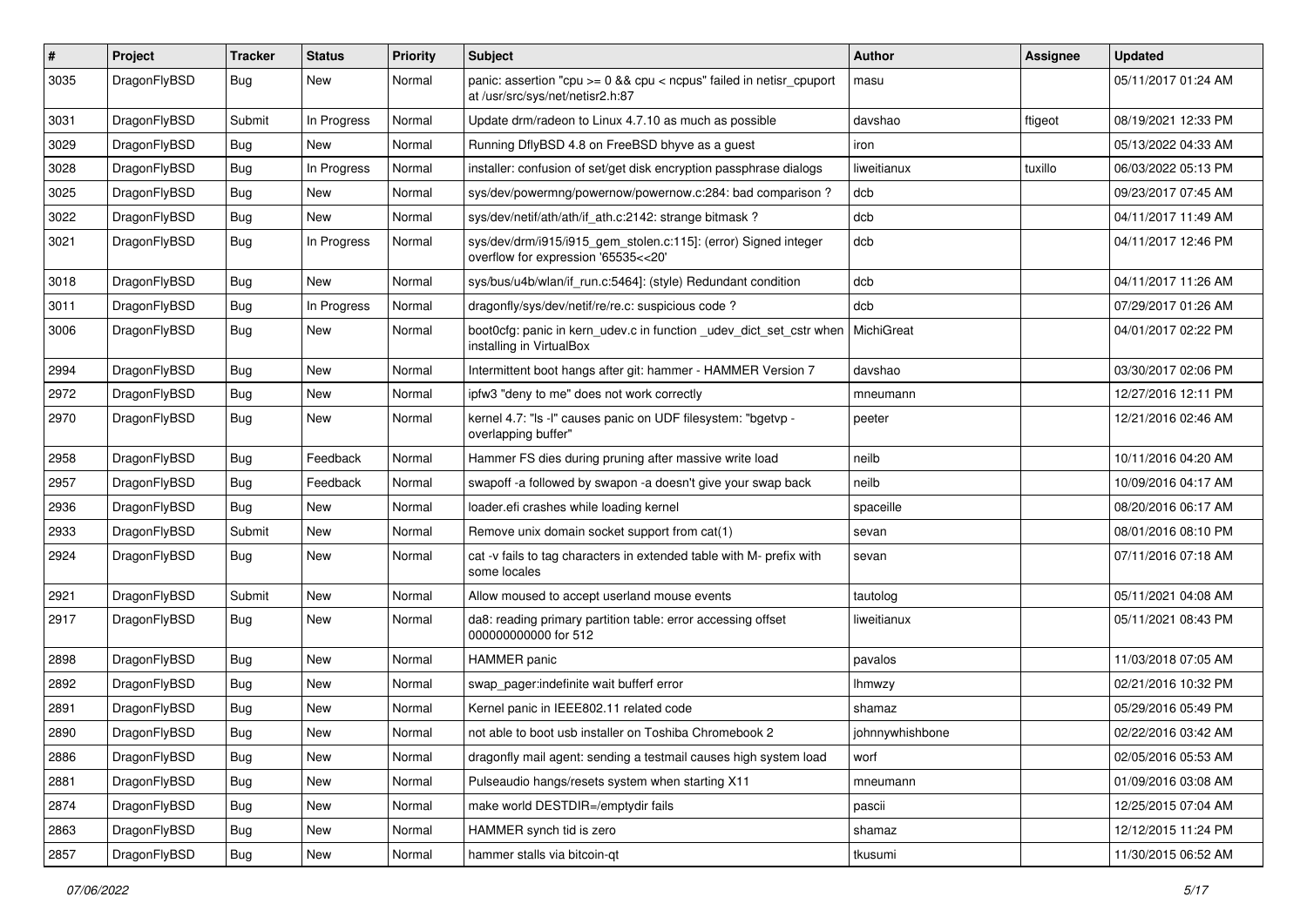| #    | Project      | <b>Tracker</b> | <b>Status</b> | <b>Priority</b> | Subject                                                                                                                                                  | <b>Author</b>    | Assignee | <b>Updated</b>      |
|------|--------------|----------------|---------------|-----------------|----------------------------------------------------------------------------------------------------------------------------------------------------------|------------------|----------|---------------------|
| 2852 | DragonFlyBSD | Bug            | <b>New</b>    | Normal          | Hammer File System - hangs on undo during system boot / mount -<br>will not recover on DragonFlyBSD newer than 3.6.0                                     | abale            |          | 05/11/2021 04:07 AM |
| 2840 | DragonFlyBSD | <b>Bug</b>     | New           | Normal          | wrong voltage is reported                                                                                                                                | yellowrabbit2010 |          | 09/11/2015 06:09 PM |
| 2835 | DragonFlyBSD | <b>Bug</b>     | <b>New</b>    | Normal          | /usr/include/c++/5.0/bits/c++locale.h likes<br>POSIX_C_SOURCE>=200809                                                                                    | davshao          |          | 11/18/2015 03:40 AM |
| 2822 | DragonFlyBSD | Bug            | New           | Normal          | USB 3.0 stick throws "reading primary partition table: error<br>accessing offset 000[] for 152" error, while the stick works on any<br>other OS I tested | revuwa           | profmakx | 06/29/2015 05:56 AM |
| 2820 | DragonFlyBSD | Bug            | <b>New</b>    | Normal          | TP-Link USB Wi-Fi adapter cannot be reattached to the system                                                                                             | shamaz           |          | 05/22/2015 09:45 PM |
| 2819 | DragonFlyBSD | <b>Bug</b>     | In Progress   | Normal          | Random micro system freezes after a week of uptime                                                                                                       | ftigeot          | dillon   | 08/16/2015 08:46 PM |
| 2816 | DragonFlyBSD | <b>Bug</b>     | New           | Normal          | A multitasking process being debugged can get stuck                                                                                                      | phma             |          | 05/19/2015 03:57 AM |
| 2812 | DragonFlyBSD | <b>Bug</b>     | New           | Normal          | Panic on Intel DE3815TYKHE                                                                                                                               | tmorp            |          | 05/14/2015 03:14 PM |
| 2809 | DragonFlyBSD | <b>Bug</b>     | New           | Normal          | hammer mirror-stream                                                                                                                                     | masu             |          | 04/10/2015 12:33 AM |
| 2808 | DragonFlyBSD | <b>Bug</b>     | New           | Normal          | X freeze by switching between X and VT - results in black screen                                                                                         | lukesky333       |          | 05/11/2021 03:55 AM |
| 2806 | DragonFlyBSD | <b>Bug</b>     | New           | Normal          | failed to configure a link-local address on ath0 (errno = 22)                                                                                            | Chingyuan        |          | 05/25/2021 01:00 AM |
| 2803 | DragonFlyBSD | <b>Bug</b>     | New           | Normal          | HAMMER: Warning: UNDO area too small!                                                                                                                    | ftigeot          |          | 03/11/2015 03:42 PM |
| 2802 | DragonFlyBSD | <b>Bug</b>     | New           | Normal          | USB Wifi urtwn0 crash from cd boot                                                                                                                       | opvalues         |          | 03/10/2015 01:07 AM |
| 2799 | DragonFlyBSD | Bug            | <b>New</b>    | Normal          | Fatal trap 12 caused by moused(8) -p/dev/cual0                                                                                                           | opvalues         |          | 03/04/2015 11:01 PM |
| 2788 | DragonFlyBSD | <b>Bug</b>     | New           | Normal          | ioctl GSLICEINFO: Not working for vnode slice                                                                                                            | mneumann         |          | 02/12/2015 07:49 AM |
| 2746 | DragonFlyBSD | <b>Bug</b>     | New           | Normal          | some fraction of xterms started from the xmonad window manager<br>get killed with SIGALRM                                                                | isenmann         | profmakx | 12/28/2014 02:51 AM |
| 2738 | DragonFlyBSD | Bug            | New           | Normal          | Hammer: Strange behavior when trying to recover old version of<br>moved file                                                                             | roland           |          | 11/20/2014 08:02 AM |
| 2731 | DragonFlyBSD | Bug            | In Progress   | Normal          | Screen full of random colors when starting Xorg with Intel Haswell<br>HD Graphics P4600                                                                  | jkatzmaier       |          | 11/12/2014 04:08 PM |
| 2717 | DragonFlyBSD | Submit         | Feedback      | Normal          | Out of range numeric handling                                                                                                                            | dclink           | tuxillo  | 05/11/2021 04:08 AM |
| 2712 | DragonFlyBSD | Bug            | New           | Normal          | connect(2) returns EINVAL when retrying after ECONNREFUSED                                                                                               | jorisgio         |          | 08/14/2014 05:31 PM |
| 2708 | DragonFlyBSD | Bug            | New           | Normal          | unable to send TCP nor UDP on age(4) interface                                                                                                           | dermiste         |          | 05/11/2021 03:54 AM |
| 2688 | DragonFlyBSD | Bug            | New           | Normal          | 67613368bdda7 Fix wrong checks for U4B presence Asrock Z77M<br>difficulty detecting USB keyboard                                                         | davshao          |          | 06/28/2014 07:08 PM |
| 2687 | DragonFlyBSD | Bug            | New           | Normal          | natacontrol software RAID in installer                                                                                                                   | csmelosky        |          | 06/22/2014 12:03 PM |
| 2674 | DragonFlyBSD | Bug            | New           | Normal          | <b>GPT Support</b>                                                                                                                                       | ftigeot          |          | 12/28/2015 02:54 PM |
| 2652 | DragonFlyBSD | Bug            | New           | Normal          | 189a0ff3761b47  ix: Implement MSI-X support locks up Lenovo<br>S10 Intel Atom n270                                                                       | davshao          |          | 05/14/2014 01:55 AM |
| 2647 | DragonFlyBSD | Bug            | New           | Normal          | HAMMER panic on 3.6.0                                                                                                                                    | tuxillo          |          | 05/11/2021 03:54 AM |
| 2645 | DragonFlyBSD | <b>Bug</b>     | New           | Normal          | panic with dsched fq and ioprio                                                                                                                          | jyoung15         |          | 02/20/2014 07:29 AM |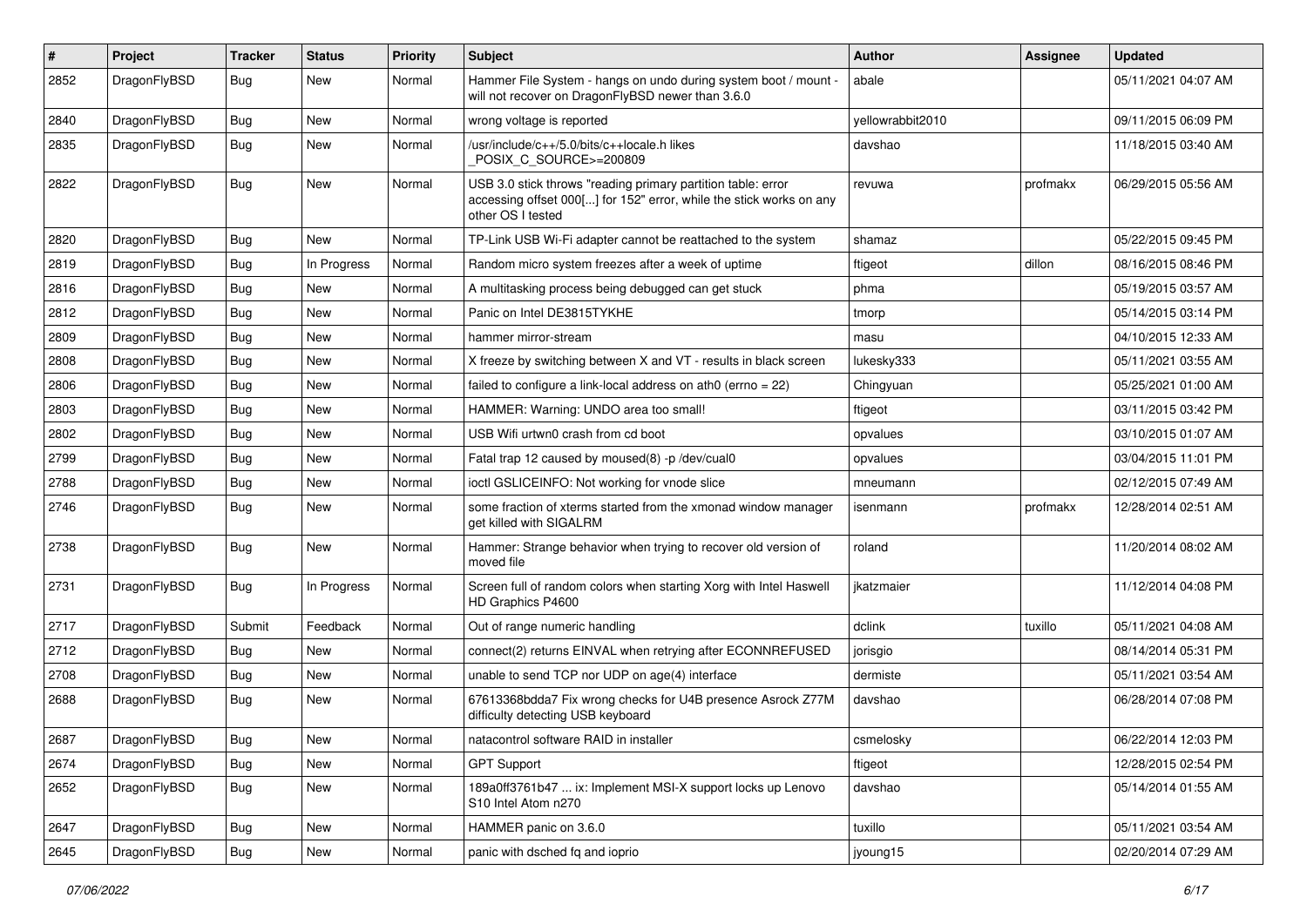| #    | Project      | <b>Tracker</b> | <b>Status</b> | <b>Priority</b> | Subject                                                                                                        | <b>Author</b>     | Assignee  | <b>Updated</b>      |
|------|--------------|----------------|---------------|-----------------|----------------------------------------------------------------------------------------------------------------|-------------------|-----------|---------------------|
| 2644 | DragonFlyBSD | Bug            | Feedback      | Normal          | 3.6.0-REL trap 9 on boot                                                                                       | memmerto          |           | 11/27/2021 08:08 AM |
| 2641 | DragonFlyBSD | <b>Bug</b>     | New           | Normal          | Panic when loading natapci as module                                                                           | tuxillo           |           | 05/11/2021 03:54 AM |
| 2630 | DragonFlyBSD | Bug            | New           | Normal          | Bring in latest iconv fixes from FreeBSD10 as well as csmapper<br>updates                                      | tuxillo           |           | 05/11/2021 03:54 AM |
| 2629 | DragonFlyBSD | Bug            | New           | Normal          | Replace gcc44 with llvm34, clang34, and libc++                                                                 | tuxillo           |           | 06/02/2014 02:30 PM |
| 2626 | DragonFlyBSD | Bug            | New           | Normal          | iwn driver drops with error: "firmware error 'iwn intr: fatal firmware<br>error"                               | rodyaj            |           | 01/09/2014 05:50 AM |
| 2622 | DragonFlyBSD | Bug            | <b>New</b>    | Normal          | VAIO FIT15E fn keys support                                                                                    | nonsolosoft       |           | 12/31/2013 01:31 AM |
| 2621 | DragonFlyBSD | Bug            | New           | Normal          | core dump using cdrom                                                                                          | nonsolosoft       |           | 12/27/2013 12:43 AM |
| 2620 | DragonFlyBSD | Bug            | <b>New</b>    | Normal          | moused problem                                                                                                 | FilippoMo         |           | 12/20/2013 10:32 AM |
| 2619 | DragonFlyBSD | Bug            | New           | Normal          | DragonFly 3.6 can't be installed on a 6TB volume                                                               | ftigeot           |           | 02/23/2014 11:55 PM |
| 2618 | DragonFlyBSD | <b>Bug</b>     | <b>New</b>    | Normal          | mouse problem on RELEASE-3_6_0                                                                                 | FilippoMo         |           | 12/20/2013 03:26 AM |
| 2617 | DragonFlyBSD | <b>Bug</b>     | Feedback      | Normal          | Possible issue with wireless mouse on 3.6 release                                                              | FilippoMo         |           | 01/14/2015 03:42 PM |
| 2611 | DragonFlyBSD | <b>Bug</b>     | New           | Normal          | Change in IP address results in network not working                                                            | phma              |           | 12/05/2013 07:55 PM |
| 2609 | DragonFlyBSD | <b>Bug</b>     | New           | Normal          | master: panic: assertion<br>"LWKT_TOKEN_HELD_ANY(vm_object_token(object))" failed in<br>swp_pager_lookup       | thomas.nikolajsen |           | 11/28/2013 11:36 AM |
| 2604 | DragonFlyBSD | Bug            | <b>New</b>    | Normal          | dell laptop does not boot with LATEST                                                                          | isenmann          |           | 11/20/2013 02:07 AM |
| 2598 | DragonFlyBSD | <b>Bug</b>     | New           | Normal          | i386 via USB Booting                                                                                           | mbzadegan         |           | 10/21/2013 02:28 AM |
| 2595 | DragonFlyBSD | <b>Bug</b>     | <b>New</b>    | Normal          | DragonFly 3.4.3 crashes on SUN Blade X6250 with Qlogic ISP 2432<br>FC card                                     | Turvamies         |           | 10/07/2013 11:53 AM |
| 2587 | DragonFlyBSD | Bug            | New           | Normal          | SATA DVD writer not detected by DragonFly                                                                      | srussell          |           | 09/04/2020 08:55 AM |
| 2586 | DragonFlyBSD | Bug            | New           | Normal          | pf: "modulate" state seems problematic                                                                         | srussell          |           | 09/25/2013 07:36 PM |
| 2585 | DragonFlyBSD | Bug            | New           | Normal          | Dfly 3.4.3 on ESXi 5.1, HP Smart Array P410 passthrough<br>recognised, but not functioning                     | yggdrasil         | swildner  | 05/09/2022 08:14 AM |
| 2577 | DragonFlyBSD | Bug            | <b>New</b>    | Normal          | virtio-blk iops performance is cpu limited on high end devices                                                 | gjs278            | vsrinivas | 08/01/2013 02:28 PM |
| 2569 | DragonFlyBSD | <b>Bug</b>     | New           | Normal          | ctime NFS                                                                                                      | ferney            |           | 08/11/2013 04:35 AM |
| 2568 | DragonFlyBSD | <b>Bug</b>     | New           | Normal          | AHCI panic                                                                                                     | josepht           |           | 06/07/2013 05:52 PM |
| 2565 | DragonFlyBSD | <b>Bug</b>     | New           | Normal          | "ifconfig ix0 up" panic                                                                                        | Itpig402a         |           | 06/03/2013 05:46 AM |
| 2557 | DragonFlyBSD | Bug            | <b>New</b>    | Normal          | stock 3.4.1 kernel halts during booting if dm and dm_target_crypt<br>are loaded and RAID controller is present | phma              |           | 05/12/2013 10:38 PM |
| 2556 | DragonFlyBSD | <b>Bug</b>     | Feedback      | Normal          | DragonFly v3.5.0.81.gd3479 - Process signal weirdness                                                          | tuxillo           |           | 12/17/2013 03:48 PM |
| 2549 | DragonFlyBSD | <b>Bug</b>     | In Progress   | Normal          | netgraph7: Kernel page fault.                                                                                  | russiane39        | nant      | 05/10/2013 11:20 PM |
| 2544 | DragonFlyBSD | <b>Bug</b>     | New           | Normal          | live DVD system boot (menu option 1) caused db> prompt on<br>PE1950                                            | estrabd           |           | 05/11/2021 03:54 AM |
| 2535 | DragonFlyBSD | <b>Bug</b>     | New           | Normal          | Imap processes apparentlt blocked on disk I/O                                                                  | ftigeot           |           | 04/02/2013 09:31 AM |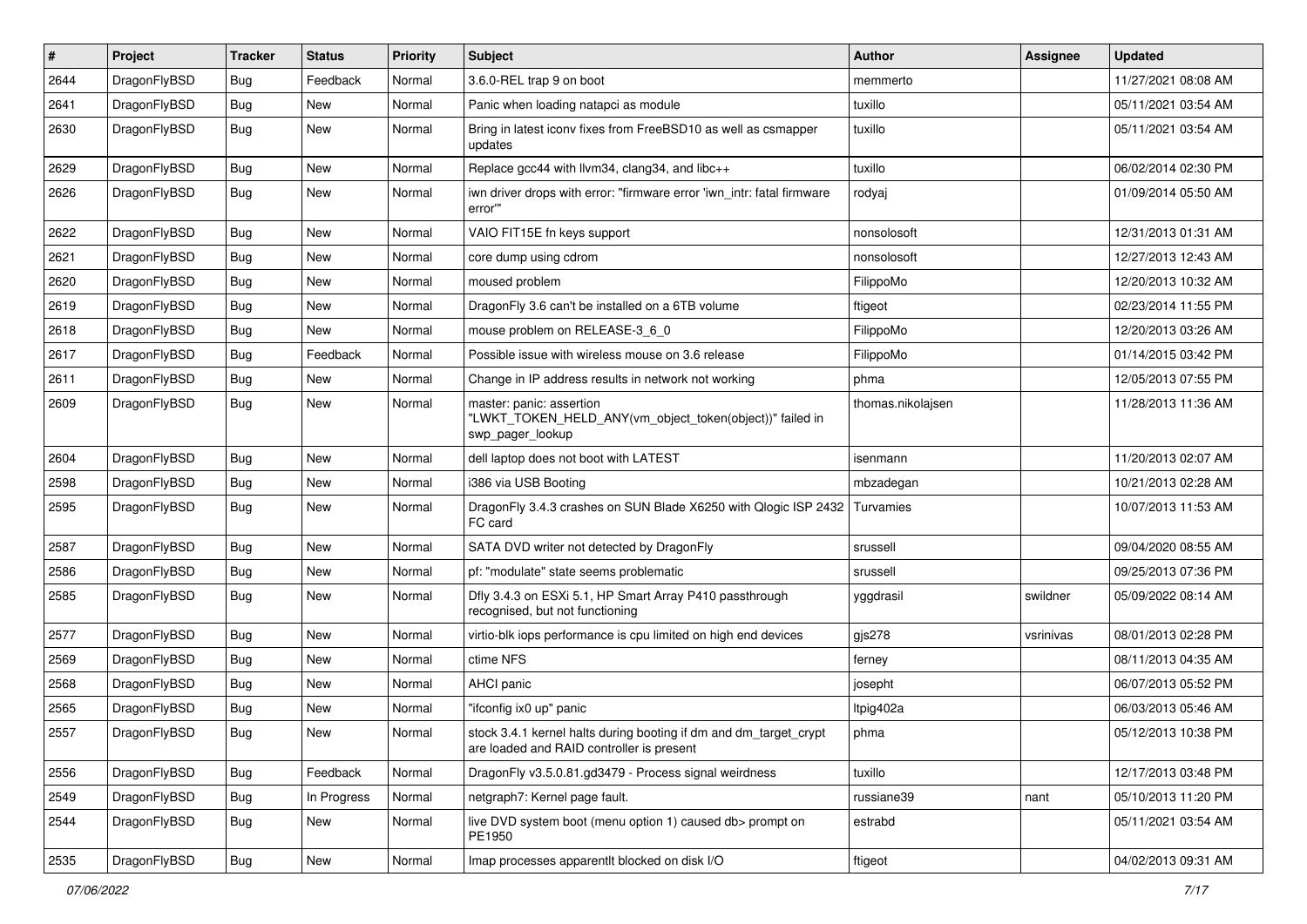| $\vert$ # | Project      | <b>Tracker</b> | <b>Status</b> | <b>Priority</b> | <b>Subject</b>                                                                                                               | <b>Author</b>     | Assignee  | <b>Updated</b>      |
|-----------|--------------|----------------|---------------|-----------------|------------------------------------------------------------------------------------------------------------------------------|-------------------|-----------|---------------------|
| 2531      | DragonFlyBSD | <b>Bug</b>     | <b>New</b>    | Normal          | camcontrol fails to disable APM                                                                                              | m.lombardi85      |           | 03/23/2013 12:28 PM |
| 2526      | DragonFlyBSD | Bug            | New           | Normal          | hammer cleanup doesn't run on first day of DST                                                                               | pavalos           |           | 10/18/2016 05:28 PM |
| 2520      | DragonFlyBSD | <b>Bug</b>     | New           | Normal          | panic: assertion "IS SERIALIZED((ifp->if serializer))" failed in<br>if default serialize assert at /usr/src/sys/net/if.c:437 | ano               |           | 03/09/2013 12:14 AM |
| 2509      | DragonFlyBSD | <b>Bug</b>     | New           | Normal          | Redefinition of DIRBLKSIZ in restore(8)                                                                                      | swildner          |           | 06/04/2022 04:40 AM |
| 2498      | DragonFlyBSD | Bug            | New           | Normal          | DFBSD v3.2.2-RELEASE - LIST_FIRST(&bp->b_dep) == NULL"<br>failed in vfs vmio release                                         | tuxillo           |           | 05/31/2022 04:09 PM |
| 2496      | DragonFlyBSD | <b>Bug</b>     | <b>New</b>    | Normal          | NTFS malloc limit exceeded                                                                                                   | plasmob           | tuxillo   | 02/19/2013 08:47 AM |
| 2493      | DragonFlyBSD | <b>Bug</b>     | New           | Normal          | vidcontrol: invalid video mode name                                                                                          | Svarov            |           | 01/24/2013 09:55 AM |
| 2490      | DragonFlyBSD | <b>Bug</b>     | New           | Normal          | nmalloc should color addresses to avoid cache bank conflictsw                                                                | vsrinivas         |           | 06/10/2014 05:51 AM |
| 2489      | DragonFlyBSD | <b>Bug</b>     | <b>New</b>    | Normal          | nmalloc doesn't cache VA for allocations > 8KB                                                                               | vsrinivas         |           | 06/10/2014 05:51 AM |
| 2473      | DragonFlyBSD | <b>Bug</b>     | New           | Normal          | Kernel crash when trying to up the wpi0 device (Dfly<br>v3.3.0.758.g47388-DEVELOPMENT)                                       | tomaz             |           | 02/24/2014 08:50 AM |
| 2459      | DragonFlyBSD | <b>Bug</b>     | Feedback      | Normal          | apic problems with HP Probook 4510s                                                                                          | thowe             |           | 11/27/2021 08:22 AM |
| 2453      | DragonFlyBSD | <b>Bug</b>     | <b>New</b>    | Normal          | panic: assertion "gd->gd spinlocks == $0$ " failed                                                                           | Johannes.Hofmann  |           | 11/12/2012 12:54 PM |
| 2444      | DragonFlyBSD | <b>Bug</b>     | <b>New</b>    | Normal          | Crash during Hammer overnight cleanup                                                                                        | justin            |           | 11/04/2012 07:58 AM |
| 2438      | DragonFlyBSD | Submit         | Feedback      | Normal          | <b>TRIM</b> fixes                                                                                                            | Anonymous         | tuxillo   | 05/11/2021 03:45 AM |
| 2436      | DragonFlyBSD | <b>Bug</b>     | <b>New</b>    | Normal          | panic: assertion "lp->lwp_qcpu == dd->cpuid" failed in<br>dfly acquire curproc                                               | thomas.nikolajsen |           | 01/23/2013 11:07 AM |
| 2434      | DragonFlyBSD | <b>Bug</b>     | New           | Normal          | BTX Halted - Boot fails on USB/GUI                                                                                           | lucmv             |           | 10/17/2012 08:12 PM |
| 2430      | DragonFlyBSD | <b>Bug</b>     | <b>New</b>    | Normal          | Alternate Password Hash method                                                                                               | robin.carey1      |           | 10/07/2012 06:28 AM |
| 2416      | DragonFlyBSD | <b>Bug</b>     | <b>New</b>    | Normal          | ".' entry can be removed on mounted nfs filesystem                                                                           | ftigeot           | tuxillo   | 06/03/2014 04:40 AM |
| 2414      | DragonFlyBSD | Bug            | In Progress   | Normal          | Lenovo S10 acpi freeze (not new)                                                                                             | davshao           |           | 05/11/2021 04:13 AM |
| 2412      | DragonFlyBSD | <b>Bug</b>     | <b>New</b>    | Normal          | wlan0 fails to get address via dhclient                                                                                      | nonsolosoft       |           | 08/30/2012 05:55 AM |
| 2391      | DragonFlyBSD | Bug            | In Progress   | Normal          | System lock with ahci and acpi enabled on ATI RS690 chipset with<br>SMB600 sata controller                                   | jorisgio          | vadaszi   | 06/03/2015 03:51 PM |
| 2389      | DragonFlyBSD | <b>Bug</b>     | New           | Normal          | computer crashed while listing processes                                                                                     | phma              |           | 06/18/2012 02:49 PM |
| 2387      | DragonFlyBSD | <b>Bug</b>     | <b>New</b>    | Normal          | hammer ignores -t during dedup                                                                                               | phma              |           | 06/17/2012 12:30 PM |
| 2371      | DragonFlyBSD | Bug            | New           | Normal          | Timezone problem with America/Sao Paulo                                                                                      | raitech           |           | 05/17/2012 01:42 PM |
| 2370      | DragonFlyBSD | Bug            | New           | Normal          | panic: ffs valloc: dup alloc                                                                                                 | marino            | vsrinivas | 02/01/2013 09:28 AM |
| 2369      | DragonFlyBSD | Bug            | New           | Normal          | panic: Bad link elm 0xffffffe07edf6068 next->prev != elm                                                                     | jaydg             |           | 08/15/2012 03:04 AM |
| 2360      | DragonFlyBSD | <b>Bug</b>     | In Progress   | Normal          | Wishlist: virtio driver import                                                                                               | vsrinivas         |           | 06/04/2022 04:16 AM |
| 2358      | DragonFlyBSD | Bug            | In Progress   | Normal          | DFBSD v3.0.2.32.g928ca - panic: hammer: insufficient undo FIFO<br>space!                                                     | tuxillo           | tuxillo   | 05/10/2021 02:50 AM |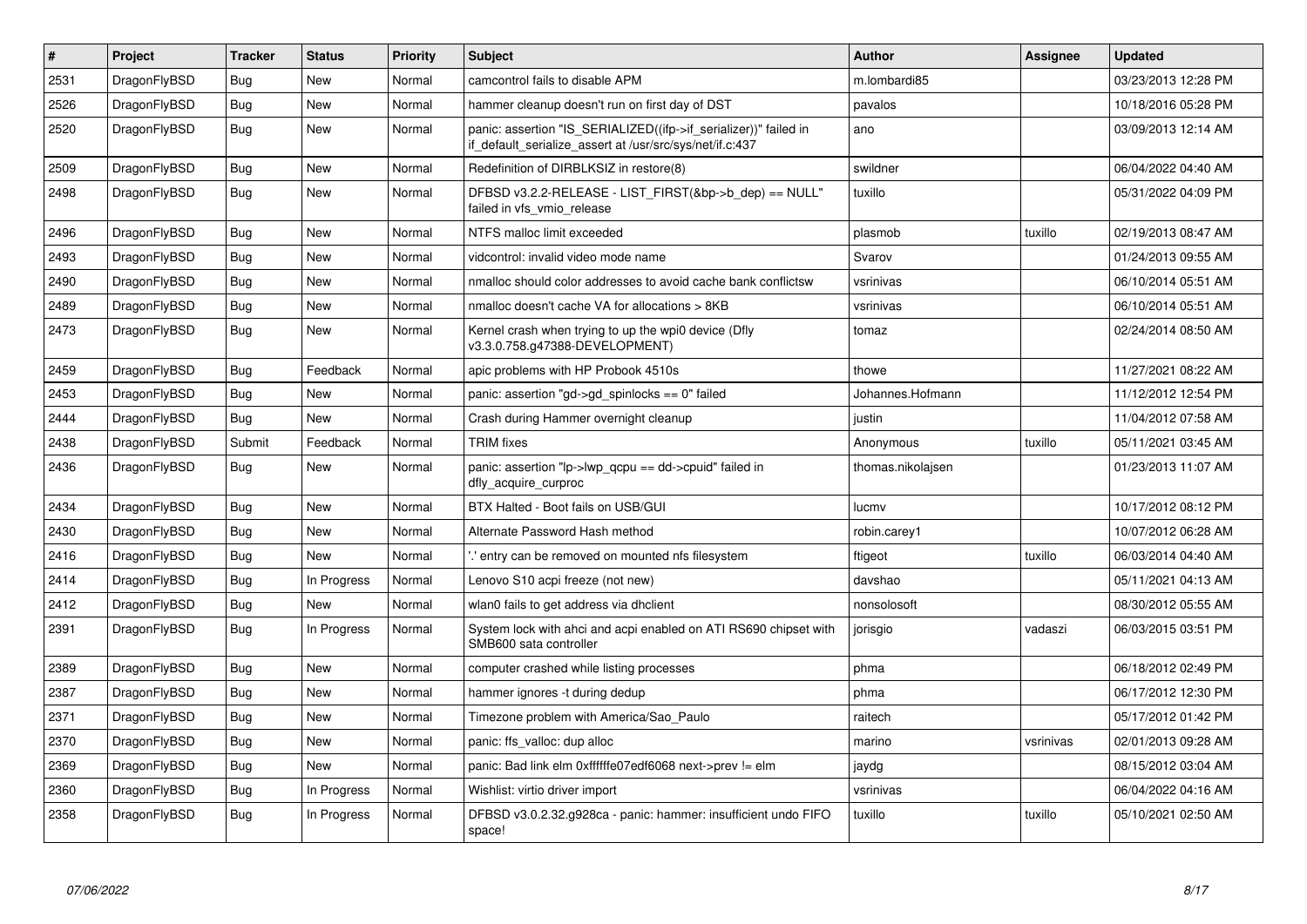| #    | Project      | <b>Tracker</b> | <b>Status</b> | <b>Priority</b> | Subject                                                                                                    | <b>Author</b> | Assignee | <b>Updated</b>      |
|------|--------------|----------------|---------------|-----------------|------------------------------------------------------------------------------------------------------------|---------------|----------|---------------------|
| 2353 | DragonFlyBSD | <b>Bug</b>     | In Progress   | Normal          | panic: assertion "gd->gd_spinlocks_wr == 0" failed in<br>bsd4_schedulerclock                               | jaydg         | alexh    | 11/28/2012 01:57 AM |
| 2351 | DragonFlyBSD | <b>Bug</b>     | In Progress   | Normal          | DFBSD v3.1.0.579.g44ccf - Stuck during startup, random freezes                                             | tuxillo       |          | 04/24/2012 08:21 AM |
| 2345 | DragonFlyBSD | <b>Bug</b>     | In Progress   | Normal          | DFBSD v3.1.0.457.gd679f - NFS panic on diskless station                                                    | tuxillo       |          | 04/07/2012 05:22 PM |
| 2331 | DragonFlyBSD | Bug            | New           | Normal          | reading mouse mode from unopen file descriptor hangs mouse<br>driver                                       | phma          |          | 03/14/2012 09:43 AM |
| 2329 | DragonFlyBSD | <b>Bug</b>     | <b>New</b>    | Normal          | ibm x3550 & acpi                                                                                           | ano           |          | 06/03/2014 11:37 AM |
| 2324 | DragonFlyBSD | <b>Bug</b>     | New           | Normal          | natacotrol support > 2TB not working even after the ftigeot patch                                          | zenny         |          | 03/03/2012 01:00 AM |
| 2319 | DragonFlyBSD | <b>Bug</b>     | New           | Normal          | crypt/passwd forward compat                                                                                | c.turner1     |          | 02/28/2012 12:39 PM |
| 2316 | DragonFlyBSD | Bug            | New           | Normal          | Ungraceful invalid password handling for adding a new user in the<br>installer                             | rune          |          | 04/27/2012 11:23 PM |
| 2311 | DragonFlyBSD | Bug            | New           | Normal          | Xorg crash having something to do with drm                                                                 | phma          |          | 02/22/2012 09:59 AM |
| 2308 | DragonFlyBSD | Bug            | <b>New</b>    | Normal          | System freeze when unloading snd_hda                                                                       | jaydg         |          | 02/19/2012 07:15 AM |
| 2306 | DragonFlyBSD | Bug            | <b>New</b>    | Normal          | a crash starts the kernel debugger in text mode, but just reboots in X                                     | phma          |          | 02/11/2012 08:02 PM |
| 2297 | DragonFlyBSD | Bug            | New           | Normal          | strange NFS (client) error messages / problems                                                             | Anonymous     |          | 02/19/2012 02:59 PM |
| 2292 | DragonFlyBSD | Bug            | <b>New</b>    | Normal          | re interface with jumbo frames (mtu larger than 1500) hangs after<br>some traffic                          | Anonymous     |          | 01/31/2012 12:11 AM |
| 2288 | DragonFlyBSD | Bug            | Feedback      | Normal          | Random IO performance loss introduced since January 1st                                                    | lentferj      |          | 01/23/2013 04:21 PM |
| 2287 | DragonFlyBSD | Bug            | New           | Normal          | HAMMER(ROOT) Illegal UNDO TAIL signature at<br>300000001967c000                                            | y0n3t4n1      |          | 11/07/2018 01:22 AM |
| 2283 | DragonFlyBSD | Bug            | New           | Normal          | DFBSD DragonFly v2.13.0.957.g4f459 - pmap_release: page<br>should already be gone 0xc27120bc               | tuxillo       |          | 01/23/2012 03:03 AM |
| 2282 | DragonFlyBSD | Bug            | In Progress   | Normal          | gdb segfaults with certain corefiles                                                                       | tuxillo       |          | 01/18/2012 04:40 PM |
| 2265 | DragonFlyBSD | Bug            | New           | Normal          | mbsrtowcs does not properly handle invalid mbstate_t in ps                                                 | c.turner1     | swildner | 01/10/2012 07:56 PM |
| 2254 | DragonFlyBSD | Bug            | New           | Normal          | panic: assertion "ref < &td->td_toks_end" failed in lwkt_gettoken at<br>/usr/src/sys/kern/lwkt_token.c:588 | eocallaghan   |          | 12/05/2011 10:21 PM |
| 2250 | DragonFlyBSD | <b>Bug</b>     | New           | Normal          | Kernel panic                                                                                               | adamk         |          | 11/23/2018 01:10 AM |
| 2248 | DragonFlyBSD | Bug            | New           | Normal          | sysctl panic                                                                                               | pavalos       |          | 11/23/2011 06:23 PM |
| 2245 | DragonFlyBSD | Bug            | New           | Normal          | panic: assertion "ref < &td->td_toks_end" failed in lwkt_gettoken at<br>/usr/src/sys/kern/lwkt token.c:588 | juanfra684    |          | 11/22/2011 07:41 PM |
| 2224 | DragonFlyBSD | <b>Bug</b>     | New           | Normal          | v2.13.0.291.gaa7ec - Panic on fq while installing world                                                    | tuxillo       |          | 11/18/2011 01:40 AM |
| 2210 | DragonFlyBSD | Bug            | New           | Normal          | Bugtracker cannot assign default project for new users                                                     | ahuete.devel  |          | 11/17/2011 11:30 AM |
| 2199 | DragonFlyBSD | <b>Bug</b>     | New           | Normal          | screen segfaults if utmpx isn't present                                                                    | pavalos       |          | 11/15/2011 10:52 PM |
| 2182 | DragonFlyBSD | Bug            | <b>New</b>    | Normal          | if msk PHY FIFO underrun/overflow                                                                          | nonsolosoft   |          | 09/03/2012 06:39 AM |
| 2171 | DragonFlyBSD | <b>Bug</b>     | New           | Normal          | DFBSD v2.13.0.151.gdc8442 - panic: assertion "(*ptep &<br>$(PG_MANAGED PG_V)$ == PG_V"                     | tuxillo       |          | 11/04/2011 05:06 PM |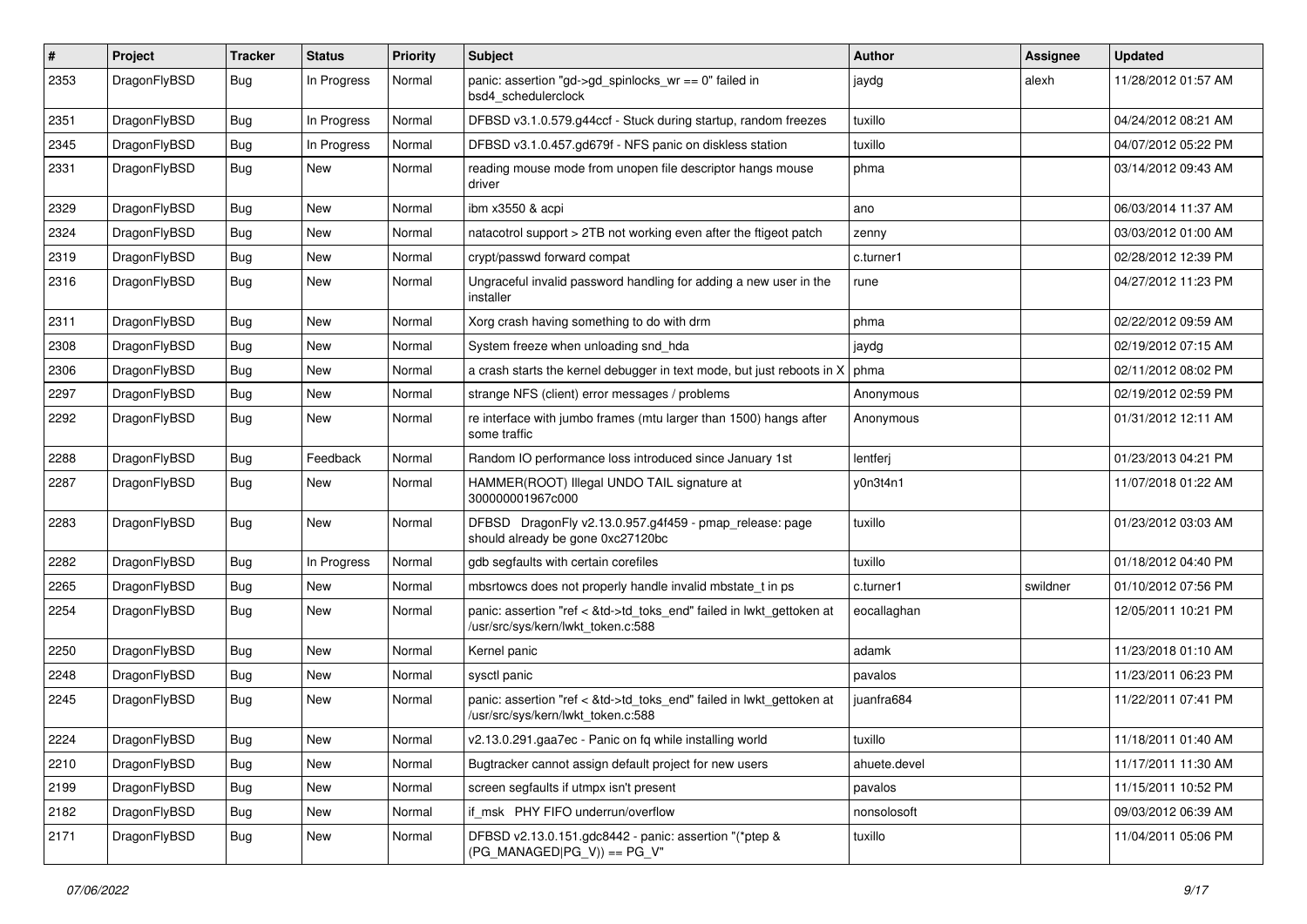| $\vert$ # | Project      | <b>Tracker</b> | <b>Status</b> | <b>Priority</b> | Subject                                                                        | <b>Author</b> | Assignee  | <b>Updated</b>      |
|-----------|--------------|----------------|---------------|-----------------|--------------------------------------------------------------------------------|---------------|-----------|---------------------|
| 2167      | DragonFlyBSD | Bug            | New           | Normal          | shutdown/reboot fails after uptime msg                                         | marino        |           | 11/28/2011 03:01 AM |
| 2166      | DragonFlyBSD | Bug            | New           | Normal          | DFBSD v2.13.0.109.g05b9d - Strange lockups                                     | tuxillo       |           | 10/29/2011 11:20 AM |
| 2164      | DragonFlyBSD | <b>Bug</b>     | New           | Normal          | panic on reboot from usb.                                                      | eocallaghan   |           | 10/27/2011 09:29 AM |
| 2161      | DragonFlyBSD | Bug            | <b>New</b>    | Normal          | Outdated xorg.conf file gets installed into etc and screws up mouse            | eocallaghan   |           | 10/27/2011 01:51 PM |
| 2158      | DragonFlyBSD | Bug            | <b>New</b>    | Normal          | iwn panics with assertion on boot.                                             | eocallaghan   |           | 10/24/2011 04:13 PM |
| 2154      | DragonFlyBSD | <b>Bug</b>     | <b>New</b>    | Normal          | vkernel copyout() doesn't return EFAULT on error                               | vsrinivas     |           | 10/20/2011 03:53 AM |
| 2153      | DragonFlyBSD | Bug            | New           | Normal          | Too many unuseful warnings at boot                                             | juanfra684    |           | 10/18/2011 10:16 PM |
| 2138      | DragonFlyBSD | <b>Bug</b>     | <b>New</b>    | Normal          | > 100% CPU usage                                                               | robin.carey1  |           | 09/26/2011 12:20 PM |
| 2136      | DragonFlyBSD | <b>Bug</b>     | <b>New</b>    | Normal          | socketpair() doesn't free file descriptors on copyout failure                  | vsrinivas     |           | 04/05/2013 09:13 AM |
| 2129      | DragonFlyBSD | Bug            | New           | Normal          | DFBSD v2.11.0.661.gf9438 i386 - panic: lockmgr thrd_sleep                      | tuxillo       |           | 09/05/2011 09:49 AM |
| 2125      | DragonFlyBSD | Bug            | New           | Normal          | Weird garbage in dmesg                                                         | herrgard      |           | 08/30/2011 08:04 PM |
| 2124      | DragonFlyBSD | Bug            | <b>New</b>    | Normal          | getty repeating too quickly on port /dev/ttyv0                                 | sgeorge.ml    |           | 09/01/2011 04:28 AM |
| 2123      | DragonFlyBSD | Bug            | <b>New</b>    | Normal          | hammer is losing files                                                         | schmir        |           | 08/30/2011 07:56 PM |
| 2122      | DragonFlyBSD | Submit         | New           | Normal          | [Review] Fixes to the VFS layer                                                | ftigeot       |           | 05/31/2022 03:25 PM |
| 2115      | DragonFlyBSD | <b>Bug</b>     | New           | Normal          | [msk] system freeze after receive some paquet                                  | bsdsx         |           | 08/22/2011 10:22 AM |
| 2113      | DragonFlyBSD | <b>Bug</b>     | New           | Normal          | nmalloc threaded program fork leak                                             | vsrinivas     | vsrinivas | 08/11/2011 07:25 PM |
| 2107      | DragonFlyBSD | Bug            | <b>New</b>    | Normal          | 2.10.1 sata dvd drive issue                                                    | ausppc        |           | 07/31/2011 08:41 PM |
| 2104      | DragonFlyBSD | <b>Bug</b>     | <b>New</b>    | Normal          | network configuration seg. fault on install CD                                 | navratil      |           | 07/26/2011 07:55 AM |
| 2100      | DragonFlyBSD | Bug            | Feedback      | Normal          | devfs related panic                                                            | sepherosa     | alexh     | 07/10/2011 02:29 PM |
| 2099      | DragonFlyBSD | Bug            | New           | Normal          | page fault panic in vm system                                                  | pavalos       |           | 07/10/2011 08:51 AM |
| 2098      | DragonFlyBSD | Submit         | <b>New</b>    | Normal          | [PATCH] correct ath man page example<br>(/usr/src/share/man/man4/ath.4)        | nobody        |           | 11/15/2011 12:27 AM |
| 2094      | DragonFlyBSD | Bug            | <b>New</b>    | Normal          | Segfault when gdb printing backtrace from core dump                            | greenrd       |           | 06/25/2011 04:14 PM |
| 2092      | DragonFlyBSD | <b>Bug</b>     | New           | Normal          | Panic: Bad link elm 0x next->prev != elm                                       | masterblaster | dillon    | 12/04/2011 12:49 PM |
| 2090      | DragonFlyBSD | Bug            | Feedback      | Normal          | snd_hda does not support headphone automute                                    | justin        |           | 03/29/2012 08:03 PM |
| 2085      | DragonFlyBSD | Bug            | New           | Normal          | panic: assertion: (m->flags & PG_MAPPED) == 0 in<br>vm_page_free_toq           | vsrinivas     |           | 06/10/2011 07:48 AM |
| 2084      | DragonFlyBSD | <b>Bug</b>     | <b>New</b>    | Normal          | DFBSD v2.11.0.242.g4d317 - panic: zone: entry not free                         | tuxillo       |           | 07/03/2012 01:23 AM |
| 2082      | DragonFlyBSD | <b>Bug</b>     | New           | Normal          | dfbsd 2.10.1 amd64 - mc port build error with 'bmake bin-install'              | sun-doctor    |           | 05/25/2011 07:18 PM |
| 2081      | DragonFlyBSD | <b>Bug</b>     | Feedback      | Normal          | Panic on device "detach" / "failure"                                           | vsrinivas     |           | 02/29/2012 07:11 AM |
| 2080      | DragonFlyBSD | <b>Bug</b>     | New           | Normal          | panic: lockmgr thrd_sleep: called from interrupt, ipi, or hard code<br>section | rumcic        |           | 05/30/2011 05:06 PM |
| 2078      | DragonFlyBSD | <b>Bug</b>     | New           | Normal          | DFBSD i386 v2.11.0.201.g3ed2f - Panic during installworld into a<br>vn0 device | tuxillo       |           | 05/19/2011 07:50 PM |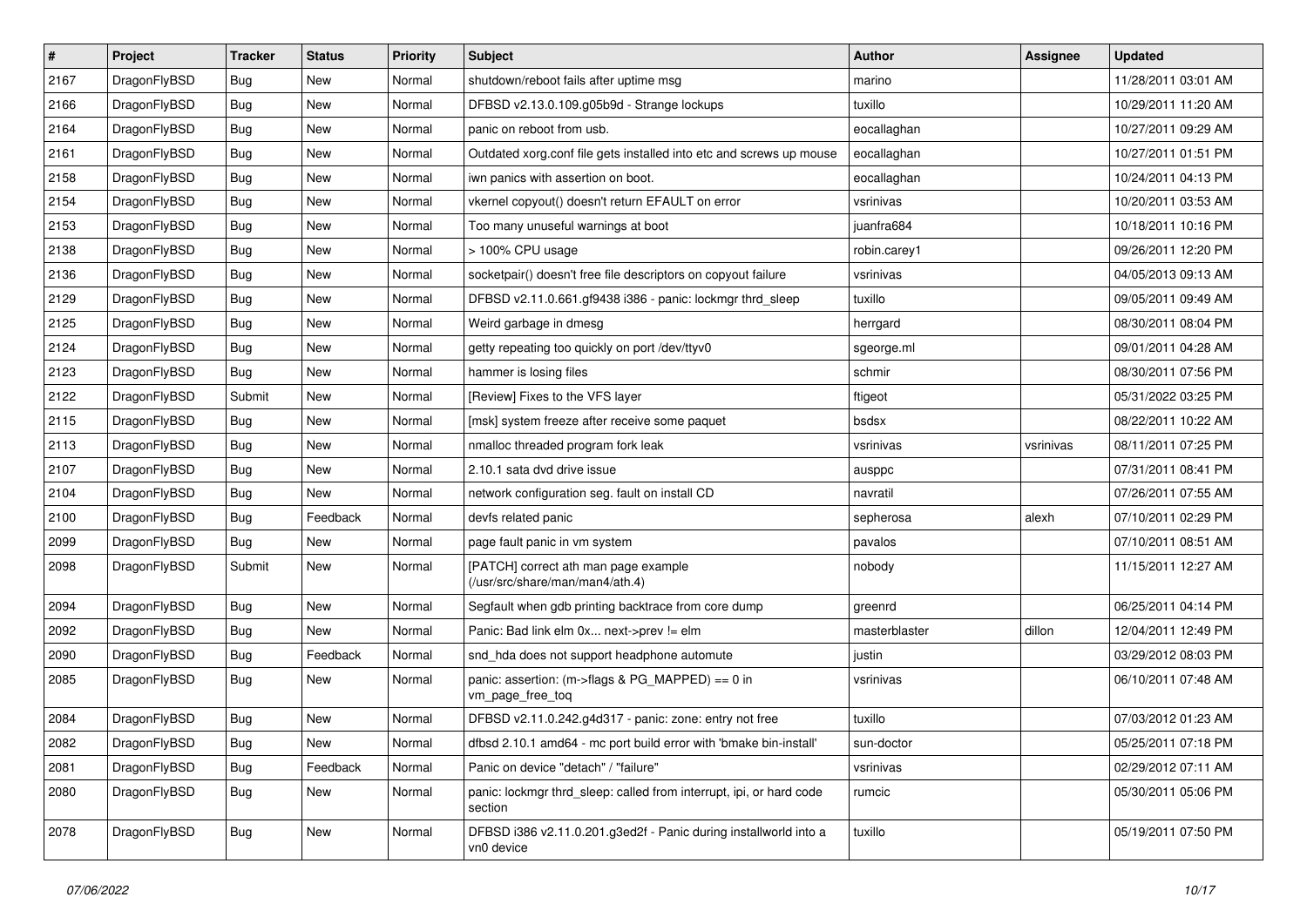| $\sharp$ | Project      | <b>Tracker</b> | <b>Status</b> | <b>Priority</b> | <b>Subject</b>                                                                 | <b>Author</b>      | <b>Assignee</b> | <b>Updated</b>      |
|----------|--------------|----------------|---------------|-----------------|--------------------------------------------------------------------------------|--------------------|-----------------|---------------------|
| 2077     | DragonFlyBSD | Bug            | New           | Normal          | USB devices conflicting                                                        | srussell           |                 | 05/17/2011 05:12 PM |
| 2075     | DragonFlyBSD | Bug            | <b>New</b>    | Normal          | pflogd on x86_64                                                               | fanch              |                 | 05/16/2011 04:04 PM |
| 2072     | DragonFlyBSD | Bug            | <b>New</b>    | Normal          | Fatal trap 12: stopped at lwkt_send_ipiq3                                      | rumcic             |                 | 05/17/2011 04:12 AM |
| 2067     | DragonFlyBSD | <b>Bug</b>     | New           | Normal          | sound/pcm: "play interrupt timeout, channel dead"                              | matthiasr          |                 | 05/11/2021 03:55 AM |
| 2061     | DragonFlyBSD | Bug            | <b>New</b>    | Normal          | USB keyboard boot panic                                                        | sjg                |                 | 05/04/2012 12:20 AM |
| 2055     | DragonFlyBSD | <b>Bug</b>     | New           | Normal          | $ssh + IPV6 + bridge \Rightarrow connection freezes$                           | steve              |                 | 04/24/2011 07:13 PM |
| 2052     | DragonFlyBSD | Bug            | New           | Normal          | Kernel panic: CPU APIC ID out of range                                         | Anonymous          |                 | 05/02/2011 11:06 AM |
| 2051     | DragonFlyBSD | <b>Bug</b>     | <b>New</b>    | Normal          | No ipv6 lan route entry created on 2.10                                        | ftigeot            |                 | 04/21/2011 10:37 AM |
| 2048     | DragonFlyBSD | <b>Bug</b>     | New           | Normal          | panic: ffs_sync: rofs mod                                                      | pavalos            |                 | 04/12/2011 05:45 AM |
| 2045     | DragonFlyBSD | Bug            | <b>New</b>    | Normal          | ral(4): Fatal trap 12: page fault while in kernel mode (two panics)            | herrgard           |                 | 11/03/2011 05:34 PM |
| 2042     | DragonFlyBSD | Bug            | New           | Normal          | kernel panic, when run boot0cfg                                                | sepherosa          |                 | 05/31/2022 03:01 PM |
| 2037     | DragonFlyBSD | <b>Bug</b>     | Feedback      | Normal          | Panic Bad link elm while building packages                                     | ftigeot            | dillon          | 04/21/2011 07:20 AM |
| 2013     | DragonFlyBSD | <b>Bug</b>     | In Progress   | Normal          | oversized DMA request loop                                                     | josepht            |                 | 05/11/2021 04:06 AM |
| 2008     | DragonFlyBSD | Bug            | <b>New</b>    | Normal          | lwkt_setcpu_remote: td->td_flags 00800621 console flood                        | pavalos            |                 | 03/06/2011 09:37 PM |
| 2004     | DragonFlyBSD | <b>Bug</b>     | <b>New</b>    | Normal          | LWKT_WAIT_IPIQ panic                                                           | steve              |                 | 03/08/2011 05:46 PM |
| 1990     | DragonFlyBSD | <b>Bug</b>     | <b>New</b>    | Normal          | /mnt too large to mount                                                        | peur.neu           |                 | 02/16/2011 11:24 PM |
| 1984     | DragonFlyBSD | Bug            | New           | Normal          | hammer mount fails after crash - HAMMER: FIFO record bad head<br>signature     | thomas.nikolajsen  |                 | 03/08/2011 06:57 PM |
| 1975     | DragonFlyBSD | <b>Bug</b>     | New           | Normal          | Applications seg fault in select() and poll()                                  | rumcic             |                 | 05/31/2022 02:58 PM |
| 1969     | DragonFlyBSD | Bug            | <b>New</b>    | Normal          | pf-related network problem                                                     | pavalos            | lentferj        | 02/01/2011 06:57 PM |
| 1964     | DragonFlyBSD | <b>Bug</b>     | New           | Normal          | iwn (panic assertion : wlan assert serialized)                                 | sjmm.ptr           | josepht         | 02/01/2011 12:57 PM |
| 1961     | DragonFlyBSD | Bug            | <b>New</b>    | Normal          | Can't create dump from DDB                                                     | shamaz             |                 | 01/29/2011 09:02 PM |
| 1959     | DragonFlyBSD | <b>Bug</b>     | New           | Normal          | DFBSD v2.9.1.422.gc98f2 - Panic during boot - IPv6 and PF                      | tuxillo            |                 | 01/13/2011 03:37 AM |
| 1951     | DragonFlyBSD | <b>Bug</b>     | New           | Normal          | dma_timeouts at phyaddr on a good hdd                                          | peur.neu           |                 | 01/04/2011 07:12 AM |
| 1949     | DragonFlyBSD | Bug            | <b>New</b>    | Normal          | iwn panic                                                                      | pavalos            |                 | 01/30/2011 03:21 AM |
| 1946     | DragonFlyBSD | Bug            | New           | Normal          | ieee80211 panic                                                                | pavalos            | josepht         | 01/27/2011 06:00 PM |
| 1944     | DragonFlyBSD | Bug            | <b>New</b>    | Normal          | panic: backing object 0xdea7b258 was somehow re-referenced<br>during collapse! | sepherosa          |                 | 12/27/2010 02:06 AM |
| 1943     | DragonFlyBSD | <b>Bug</b>     | New           | Normal          | hammer assertion panic                                                         | peter              |                 | 12/27/2010 12:45 AM |
| 1942     | DragonFlyBSD | <b>Bug</b>     | <b>New</b>    | Normal          | locking against myself in getcacheblk()?                                       | qhwt.dfly          |                 | 05/31/2022 02:15 PM |
| 1941     | DragonFlyBSD | <b>Bug</b>     | <b>New</b>    | Normal          | wlan config crash                                                              | abandon.every.hope |                 | 12/24/2010 07:54 PM |
| 1939     | DragonFlyBSD | <b>Bug</b>     | New           | Normal          | Panic on nightly build and stress test box                                     | lentferj           |                 | 12/18/2010 08:41 AM |
| 1935     | DragonFlyBSD | <b>Bug</b>     | New           | Normal          | mouse does not work after switching between x and console                      | shamaz             |                 | 12/13/2010 10:06 AM |
| 1923     | DragonFlyBSD | <b>Bug</b>     | New           | Normal          | Abysmal NFS performance with IPv6                                              | ftigeot            |                 | 12/05/2010 09:34 PM |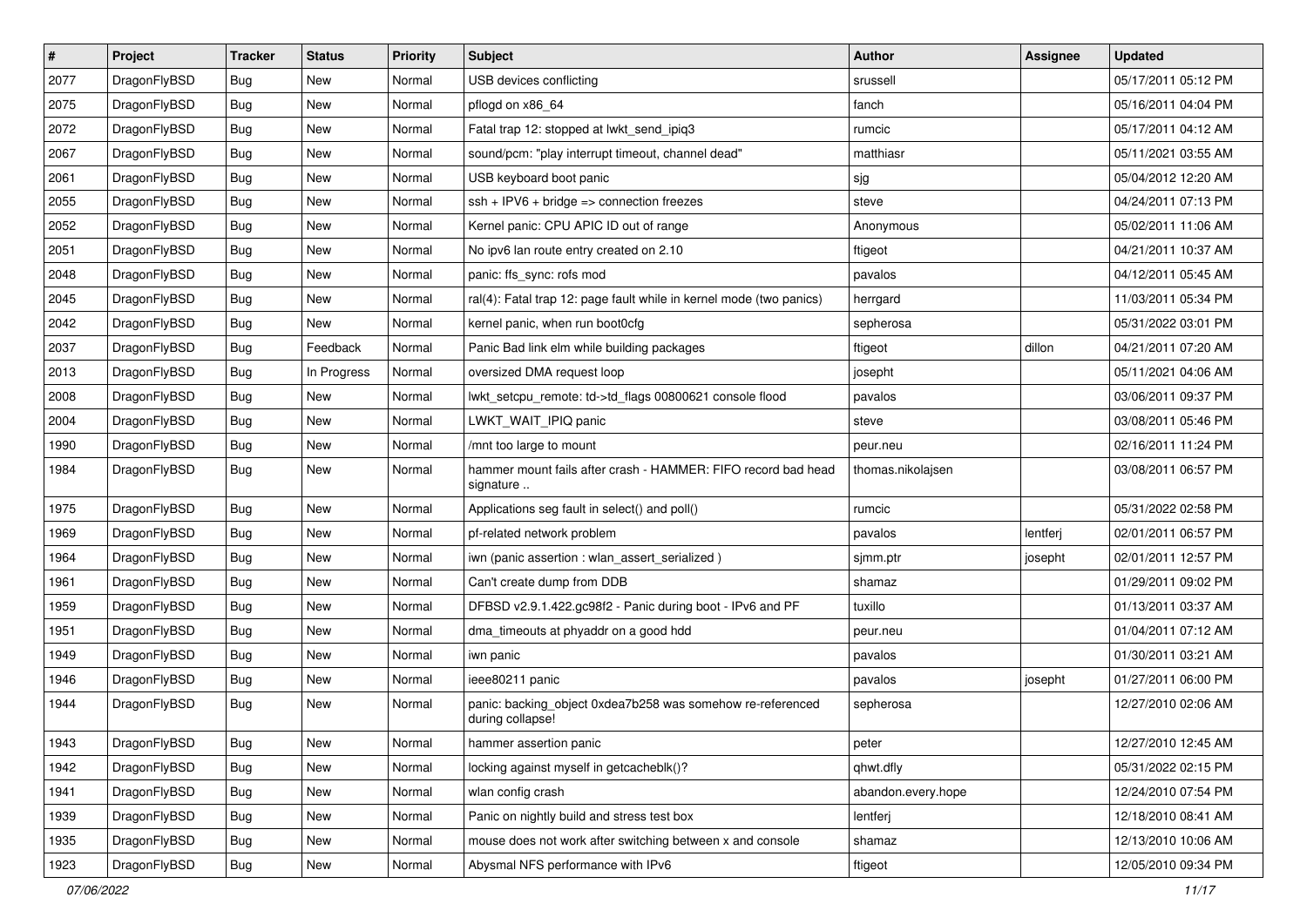| $\sharp$ | Project      | <b>Tracker</b> | <b>Status</b> | <b>Priority</b> | Subject                                                                                                                                                                                           | <b>Author</b>    | Assignee | <b>Updated</b>      |
|----------|--------------|----------------|---------------|-----------------|---------------------------------------------------------------------------------------------------------------------------------------------------------------------------------------------------|------------------|----------|---------------------|
| 1921     | DragonFlyBSD | <b>Bug</b>     | In Progress   | Normal          | we miss mlockall                                                                                                                                                                                  | alexh            | tuxillo  | 06/18/2022 04:08 AM |
| 1917     | DragonFlyBSD | Bug            | New           | Normal          | panic: assertion: (RB_EMPTY(&ip->rec_tree) && (ip->flags &<br>HAMMER_INODE_XDIRTY) == 0)    (!RB_EMPTY(&ip->rec_tree)<br>&& (ip->flags & HAMMER INODE XDIRTY) != 0) in<br>hammer_flush_inode_done | qhwt.dfly        |          | 11/24/2010 03:23 AM |
| 1916     | DragonFlyBSD | <b>Bug</b>     | <b>New</b>    | Normal          | Constant crashes on x86_64 with UFS                                                                                                                                                               | lentferj         |          | 11/21/2010 07:40 PM |
| 1913     | DragonFlyBSD | <b>Bug</b>     | New           | Normal          | panic: assertion: ip->flush state != HAMMER FST FLUSH in<br>hammer_flush_inode_core                                                                                                               | swildner         |          | 11/20/2010 05:27 PM |
| 1907     | DragonFlyBSD | Bug            | New           | Normal          | Hammer crash in hammer flusher flush()                                                                                                                                                            | swildner         |          | 11/11/2010 05:07 AM |
| 1899     | DragonFlyBSD | <b>Bug</b>     | New           | Normal          | Keyboard doesn't work                                                                                                                                                                             | fransm           |          | 05/15/2022 03:32 PM |
| 1884     | DragonFlyBSD | <b>Bug</b>     | <b>New</b>    | Normal          | System completely freezes while listening music (devbuf: malloc<br>limit exceeded)                                                                                                                | shamaz           |          | 01/24/2011 05:00 PM |
| 1877     | DragonFlyBSD | Bug            | <b>New</b>    | Normal          | Freeze during 1st hammer cleanup after new install                                                                                                                                                | elekktretterr    |          | 05/15/2022 11:43 AM |
| 1876     | DragonFlyBSD | <b>Bug</b>     | New           | Normal          | devfs in jail + logging out from console(ttyv1+) -> panic                                                                                                                                         | qhwt.dfly        | tuxillo  | 05/31/2022 03:24 PM |
| 1874     | DragonFlyBSD | <b>Bug</b>     | New           | Normal          | mpd listening on all IPs, accepting only on one                                                                                                                                                   | rumcic           |          | 05/08/2011 01:01 PM |
| 1873     | DragonFlyBSD | <b>Bug</b>     | <b>New</b>    | Normal          | Panic upon usb mouse detach and reattaching                                                                                                                                                       | rumcic           |          | 02/01/2011 09:53 AM |
| 1867     | DragonFlyBSD | <b>Bug</b>     | New           | Normal          | it(4) motherboard and fan problems                                                                                                                                                                | tuxillo          |          | 07/08/2011 10:48 AM |
| 1861     | DragonFlyBSD | <b>Bug</b>     | <b>New</b>    | Normal          | panic via kprintf (lockmgr called in a hard section)                                                                                                                                              | vsrinivas        |          | 10/11/2010 12:56 AM |
| 1860     | DragonFlyBSD | <b>Bug</b>     | Feedback      | Normal          | Panic while creating UFS fs on vn(4) for initrd                                                                                                                                                   | matthias         |          | 02/29/2012 07:16 AM |
| 1850     | DragonFlyBSD | <b>Bug</b>     | <b>New</b>    | Normal          | volume-add on hammer root fs panic                                                                                                                                                                | Johannes.Hofmann |          | 04/18/2019 04:27 AM |
| 1836     | DragonFlyBSD | Bug            | New           | Normal          | Incorrect TCP checksum show up in tcpdump                                                                                                                                                         | robgar1          |          | 05/15/2022 11:22 AM |
| 1826     | DragonFlyBSD | <b>Bug</b>     | New           | Normal          | panic during boot: assertion so->so port  in tcp input                                                                                                                                            | ftigeot          |          | 05/15/2022 11:05 AM |
| 1824     | DragonFlyBSD | <b>Bug</b>     | Feedback      | Normal          | kernel panic, x86, 2.7.3.859.ge5104                                                                                                                                                               | akirchhoff135014 |          | 03/10/2013 07:49 AM |
| 1818     | DragonFlyBSD | Bug            | New           | Normal          | panic: Bad tailq NEXT (kqueue issue ?)                                                                                                                                                            | ftigeot          |          | 05/15/2022 11:40 AM |
| 1786     | DragonFlyBSD | <b>Bug</b>     | New           | Normal          | Calling NULL function pointer initiates panic loop                                                                                                                                                | sjg              |          | 10/11/2010 05:28 PM |
| 1774     | DragonFlyBSD | <b>Bug</b>     | New           | Normal          | New IP header cleanup branch available for testing                                                                                                                                                | dillon           |          | 05/15/2022 10:59 AM |
| 1769     | DragonFlyBSD | <b>Bug</b>     | New           | Normal          | panic: assertion: _tp->tt_msg->tt_cpuid == mycpuid in<br>tcp_callout_active                                                                                                                       | pavalos          | sjg      | 05/15/2022 11:07 AM |
| 1749     | DragonFlyBSD | <b>Bug</b>     | In Progress   | Normal          | HAMMER fsstress panic in hammer_flush_inode_core<br>'ip->flush_state != HAMMER_FST_FLUSH'                                                                                                         | vsrinivas        |          | 05/11/2021 04:06 AM |
| 1745     | DragonFlyBSD | <b>Bug</b>     | Feedback      | Normal          | kmalloc panic                                                                                                                                                                                     | josepht          |          | 05/11/2021 04:05 AM |
| 1744     | DragonFlyBSD | <b>Bug</b>     | In Progress   | Normal          | HAMMER fsstress panic in hammer_setup_child_callback                                                                                                                                              | vsrinivas        |          | 05/11/2021 04:05 AM |
| 1727     | DragonFlyBSD | <b>Bug</b>     | Feedback      | Normal          | CD boot panic (2.6.1) (usb?)                                                                                                                                                                      | kiril            |          | 05/15/2022 05:10 AM |
| 1718     | DragonFlyBSD | <b>Bug</b>     | Feedback      | Normal          | IDE disk drive not detected by x86_64 2.6.1 Live CD                                                                                                                                               | bcox             |          | 11/27/2021 08:25 AM |
| 1717     | DragonFlyBSD | <b>Bug</b>     | Feedback      | Normal          | HAMMER panic in hammer_cursor_down()                                                                                                                                                              | josepht1         |          | 05/11/2021 04:05 AM |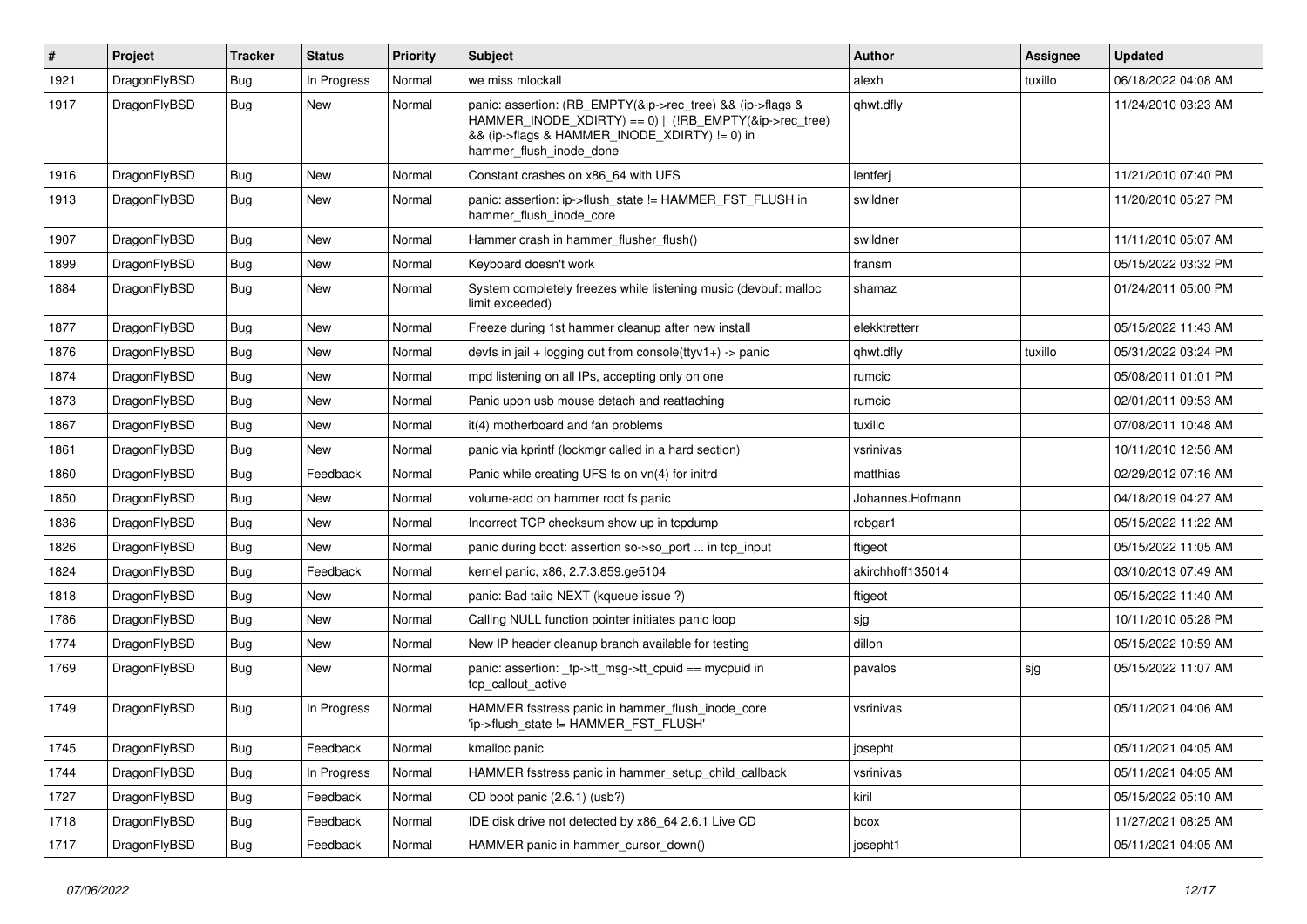| #    | Project      | <b>Tracker</b> | <b>Status</b> | <b>Priority</b> | Subject                                                                                         | <b>Author</b>    | <b>Assignee</b> | <b>Updated</b>      |
|------|--------------|----------------|---------------|-----------------|-------------------------------------------------------------------------------------------------|------------------|-----------------|---------------------|
| 1700 | DragonFlyBSD | Submit         | In Progress   | Normal          | skip boot2 menu on <enter></enter>                                                              | Johannes.Hofmann | tuxillo         | 05/15/2022 08:35 AM |
| 1695 | DragonFlyBSD | <b>Bug</b>     | New           | Normal          | NFS-related system breakdown                                                                    | Anonymous        |                 | 04/10/2014 12:35 AM |
| 1672 | DragonFlyBSD | <b>Bug</b>     | Feedback      | Normal          | panic (trap 12) around btree search() in 2.4.1-RELEASE                                          | floid            |                 | 01/19/2015 03:36 AM |
| 1669 | DragonFlyBSD | <b>Bug</b>     | In Progress   | Normal          | Drive wont open using button                                                                    | elekktretterr    |                 | 02/29/2012 12:05 PM |
| 1668 | DragonFlyBSD | <b>Bug</b>     | Feedback      | Normal          | Power button not working                                                                        | elekktretterr    |                 | 03/10/2013 06:22 AM |
| 1661 | DragonFlyBSD | <b>Bug</b>     | In Progress   | Normal          | panic on password entry mount smb filesystem                                                    | vsrinivas        |                 | 11/27/2021 08:29 AM |
| 1634 | DragonFlyBSD | <b>Bug</b>     | <b>New</b>    | Normal          | panic: spin_lock: 0xe4ad1320, indefinitive wait!                                                | elekktretterr    |                 | 01/19/2015 03:21 AM |
| 1618 | DragonFlyBSD | <b>Bug</b>     | Feedback      | Normal          | collision for 'struct pmap' when using RPC and <sys user.h=""></sys>                            | carenas          |                 | 05/11/2021 04:05 AM |
| 1613 | DragonFlyBSD | <b>Bug</b>     | Feedback      | Normal          | USB Keyboard not working on master                                                              | elekktretterr    |                 | 05/11/2021 04:05 AM |
| 1594 | DragonFlyBSD | <b>Bug</b>     | New           | Normal          | Kernel panic during boot from Live CD on Dell E6400                                             | bodie            |                 | 05/11/2021 03:54 AM |
| 1593 | DragonFlyBSD | <b>Bug</b>     | Feedback      | Normal          | panic: assertion: $ccb == ap$ ap- $\geq$ err $ccb$ in ahci put err $ccb$                        | ftigeot          | ftigeot         | 05/15/2022 05:09 AM |
| 1592 | DragonFlyBSD | <b>Bug</b>     | Feedback      | Normal          | AcpiOSUnmapMemory: Warning, deallocation did not track<br>allocation.                           | eocallaghan      |                 | 06/02/2014 07:45 AM |
| 1591 | DragonFlyBSD | <b>Bug</b>     | Feedback      | Normal          | Lenovo X301 hangs with AHCI Driver CMD TIMEOUT<br>STS=d0 <bsy></bsy>                            | eocallaghan      |                 | 05/11/2021 04:05 AM |
| 1587 | DragonFlyBSD | <b>Bug</b>     | Feedback      | Normal          | can't gdb across fork                                                                           | corecode         | tuxillo         | 05/11/2021 03:54 AM |
| 1584 | DragonFlyBSD | <b>Bug</b>     | In Progress   | Normal          | can't use ssh from jail: debug1: read_passphrase: can't open<br>/dev/tty: Device busy           | corecode         | tuxillo         | 05/11/2021 03:53 AM |
| 1583 | DragonFlyBSD | <b>Bug</b>     | In Progress   | Normal          | panic: assertion: cursor->trans->sync_lock_refs > 0 in<br>hammer_recover_cursor                 | corecode         | tuxillo         | 05/11/2021 03:53 AM |
| 1580 | DragonFlyBSD | Bug            | Feedback      | Normal          | Panic (Fatal trap 12: page fault while in kernel mode) while playing<br>with pf and netif names | rumcic           |                 | 12/21/2018 01:21 AM |
| 1579 | DragonFlyBSD | Bug            | Feedback      | Normal          | dfly 2.4.1 does not like HP DL360G4p and Smart Array 6400 with<br>MSA20                         | tomaz.borstnar   | tuxillo         | 06/02/2014 02:44 PM |
| 1577 | DragonFlyBSD | Bug            | Feedback      | Normal          | panic: assertion: leaf->base.obj_id == ip->obj_id in<br>hammer ip delete range                  | qhwt+dfly        |                 | 05/11/2021 04:01 AM |
| 1563 | DragonFlyBSD | <b>Bug</b>     | Feedback      | Normal          | reset(1) doesn't reset terminal to the defaults                                                 | hasso            |                 | 03/10/2013 04:17 AM |
| 1560 | DragonFlyBSD | <b>Bug</b>     | Feedback      | Normal          | Unable to modify partition table on ThinkPad T61p during install                                | rehsack          |                 | 01/15/2015 08:57 AM |
| 1559 | DragonFlyBSD | Bug            | <b>New</b>    | Normal          | kernel trap                                                                                     | phma             |                 | 11/27/2021 08:43 AM |
| 1556 | DragonFlyBSD | Bug            | New           | Normal          | many processes stuck in "hmrrcm", system unusable                                               | corecode         | tuxillo         | 05/11/2021 03:52 AM |
| 1547 | DragonFlyBSD | <b>Bug</b>     | In Progress   | Normal          | disklabel64 automatic sizing                                                                    | corecode         | tuxillo         | 05/11/2021 03:52 AM |
| 1528 | DragonFlyBSD | <b>Bug</b>     | In Progress   | Normal          | ktrace does not show proper return values for pipe(2)                                           | corecode         | tuxillo         | 05/11/2021 03:52 AM |
| 1525 | DragonFlyBSD | <b>Bug</b>     | New           | Normal          | boehm-gc problems                                                                               | hasso            |                 | 10/13/2012 07:13 PM |
| 1521 | DragonFlyBSD | <b>Bug</b>     | Feedback      | Normal          | amd64 2.4 livecd won't mount root at boot                                                       | bolapara         |                 | 01/28/2018 03:45 AM |
| 1502 | DragonFlyBSD | <b>Bug</b>     | In Progress   | Normal          | Lock while deleting files from nohistory HAMMER directories                                     | hasso            |                 | 03/10/2013 04:28 AM |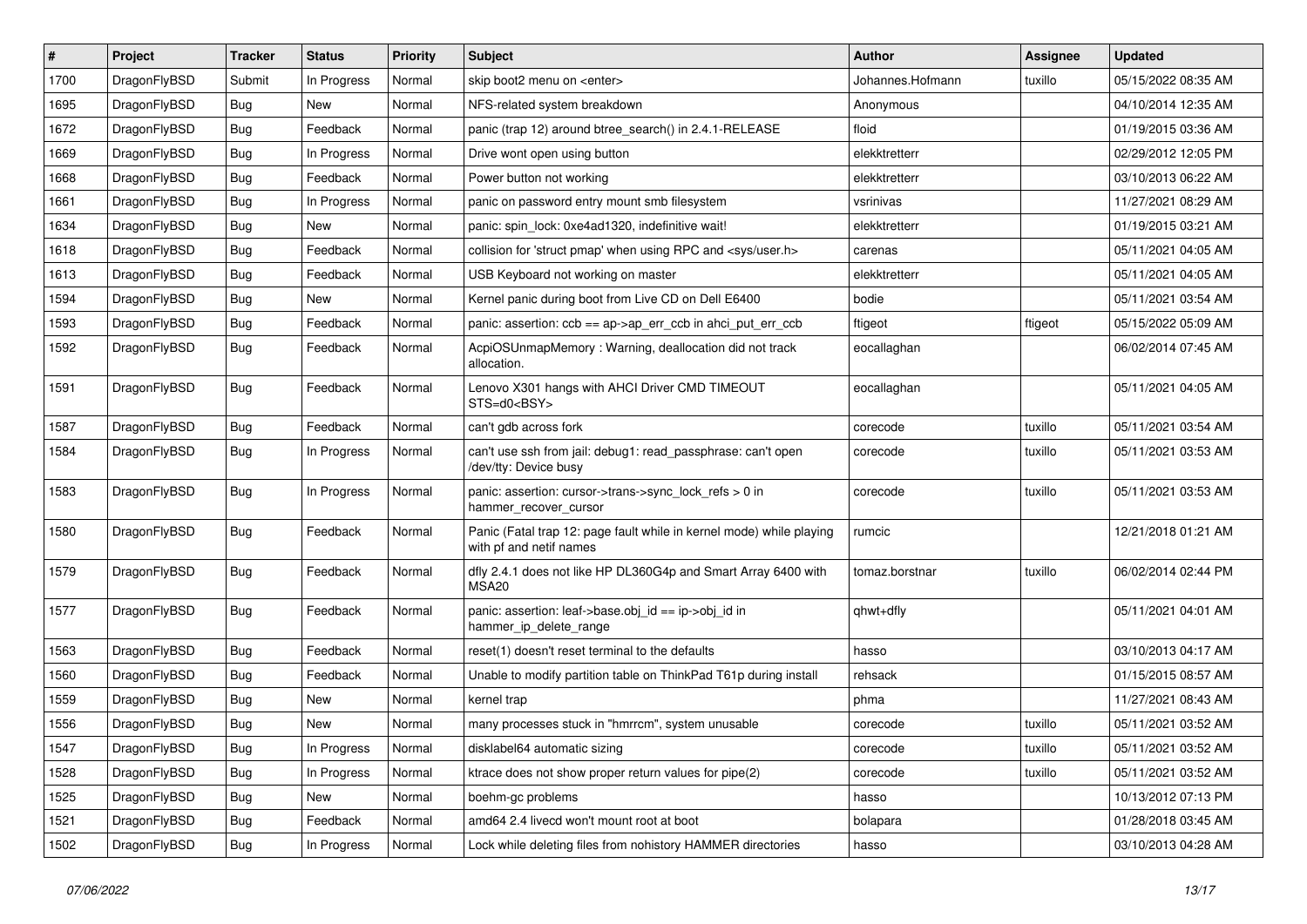| #    | Project      | <b>Tracker</b> | <b>Status</b> | <b>Priority</b> | Subject                                                                                                                                                   | <b>Author</b>  | Assignee | <b>Updated</b>      |
|------|--------------|----------------|---------------|-----------------|-----------------------------------------------------------------------------------------------------------------------------------------------------------|----------------|----------|---------------------|
| 1489 | DragonFlyBSD | <b>Bug</b>     | Feedback      | Normal          | panic: ufs_dirbad: bad dir                                                                                                                                | rumcic         |          | 03/10/2013 04:34 AM |
| 1486 | DragonFlyBSD | <b>Bug</b>     | Feedback      | Normal          | Interrupt storm related to SATA DVD device                                                                                                                | hasso          |          | 05/11/2021 04:01 AM |
| 1481 | DragonFlyBSD | Bug            | Feedback      | Normal          | panic: assertion: kva p(buf) in soopt from kbuf (after ipfw pipe<br>show, 2.2.1-R)                                                                        | combiner       |          | 05/11/2021 04:01 AM |
| 1475 | DragonFlyBSD | <b>Bug</b>     | In Progress   | Normal          | kernel blocks with low memory and syscons setting a high res mode<br>/ scrollback                                                                         | corecode       | tuxillo  | 05/11/2021 03:52 AM |
| 1474 | DragonFlyBSD | Bug            | <b>New</b>    | Normal          | ithread 1 unexpectedly rescheduled                                                                                                                        | corecode       | tuxillo  | 05/11/2021 03:52 AM |
| 1469 | DragonFlyBSD | <b>Bug</b>     | In Progress   | Normal          | Hammer history security concern                                                                                                                           | corecode       | tuxillo  | 05/11/2021 03:52 AM |
| 1463 | DragonFlyBSD | <b>Bug</b>     | <b>New</b>    | Normal          | Mountroot before drives are initialized                                                                                                                   | elekktretterr  |          | 12/07/2010 01:30 PM |
| 1456 | DragonFlyBSD | Bug            | Feedback      | Normal          | Microsoft wireless desktop problems                                                                                                                       | elekktretterr  |          | 01/15/2015 08:34 AM |
| 1454 | DragonFlyBSD | <b>Bug</b>     | Feedback      | Normal          | Unable to boot from external USB DVD drive                                                                                                                | elekktretterr  |          | 05/11/2021 04:01 AM |
| 1448 | DragonFlyBSD | <b>Bug</b>     | Feedback      | Normal          | panic: assertion: _tp->tt_msg->tt_cpuid == mycpuid in<br>tcp_callout_active tcp_output tcp_usr_send netmsg_pru_send<br>netmsg service tcpmsg service loop | dillon         |          | 05/11/2021 04:00 AM |
| 1442 | DragonFlyBSD | Bug            | New           | Normal          | blocking SIGSEGV and triggering a segment violation produces an<br>all CPU consuming process                                                              | corecode       | tuxillo  | 05/11/2021 03:52 AM |
| 1440 | DragonFlyBSD | Bug            | <b>New</b>    | Normal          | ptrace/gdb doesn't work after process blocks SIGTRAP                                                                                                      | corecode       | tuxillo  | 05/11/2021 03:52 AM |
| 1430 | DragonFlyBSD | Bug            | New           | Normal          | Buggy $w(1)$ ?                                                                                                                                            | hasso          | alexh    | 11/24/2010 08:09 AM |
| 1429 | DragonFlyBSD | Bug            | Feedback      | Normal          | vkernel bug - "mfree: m->m_nextpkt != NULL"                                                                                                               | dillon         |          | 05/11/2021 04:00 AM |
| 1411 | DragonFlyBSD | Bug            | Feedback      | Normal          | Burning doesn't work with ahci(4)                                                                                                                         | hasso          | dillon   | 05/11/2021 04:00 AM |
| 1398 | DragonFlyBSD | Submit         | In Progress   | Normal          | hdestroy(3) restricts hash key to point to malloc'ed space                                                                                                | Anonymous      |          | 08/20/2021 04:06 PM |
| 1397 | DragonFlyBSD | Bug            | Feedback      | Normal          | jobs -I output inconsistency when called from script                                                                                                      | Anonymous      | tuxillo  | 05/15/2022 05:07 AM |
| 1390 | DragonFlyBSD | Bug            | In Progress   | Normal          | Use id_t type for {get,set}priority()                                                                                                                     | Anonymous      | tuxillo  | 07/05/2019 02:18 AM |
| 1387 | DragonFlyBSD | Bug            | Feedback      | Normal          | zero-size malloc and ps: kvm getprocs: Bad address                                                                                                        | qhwt+dfly      |          | 05/11/2021 04:00 AM |
| 1368 | DragonFlyBSD | Bug            | In Progress   | Normal          | suspend signal race?                                                                                                                                      | qhwt+dfly      |          | 05/11/2021 03:51 AM |
| 1336 | DragonFlyBSD | Bug            | In Progress   | Normal          | Still looking for reports of missed directory entries w/ HAMMER                                                                                           | dillon         |          | 05/11/2021 04:00 AM |
| 1332 | DragonFlyBSD | Bug            | Feedback      | Normal          | DFBSD 2.2 - Booting usbcdrom/usbsticks on thinkpad hangs on<br>"BTX Halted"                                                                               | tuxillo        |          | 05/11/2021 04:00 AM |
| 1330 | DragonFlyBSD | Bug            | Feedback      | Normal          | Hammer, usb disk, SYNCHRONIZE CACHE failure                                                                                                               | josepht        |          | 06/02/2014 04:56 AM |
| 1307 | DragonFlyBSD | Bug            | In Progress   | Normal          | hammer tid -2 shows unexpected result                                                                                                                     | corecode       |          | 10/18/2016 05:29 PM |
| 1302 | DragonFlyBSD | <b>Bug</b>     | In Progress   | Normal          | Checkpoint regression?                                                                                                                                    | sjg            | sjg      | 07/10/2013 05:22 PM |
| 1293 | DragonFlyBSD | <b>Bug</b>     | New           | Normal          | 2.2.1-REL Installer Request                                                                                                                               | mk             | tuxillo  | 05/11/2021 04:00 AM |
| 1287 | DragonFlyBSD | Bug            | Feedback      | Normal          | altq configuration doesn't work                                                                                                                           | corecode       | tuxillo  | 05/11/2021 03:51 AM |
| 1282 | DragonFlyBSD | <b>Bug</b>     | Feedback      | Normal          | panic (trap 12) when booting SMP kernel on Atom 330 (dual core)                                                                                           | tomaz.borstnar |          | 05/11/2021 04:00 AM |
| 1250 | DragonFlyBSD | <b>Bug</b>     | Feedback      | Normal          | Panic upon plugging an USB flash drive into the machine                                                                                                   | rumcic         |          | 03/10/2013 05:17 AM |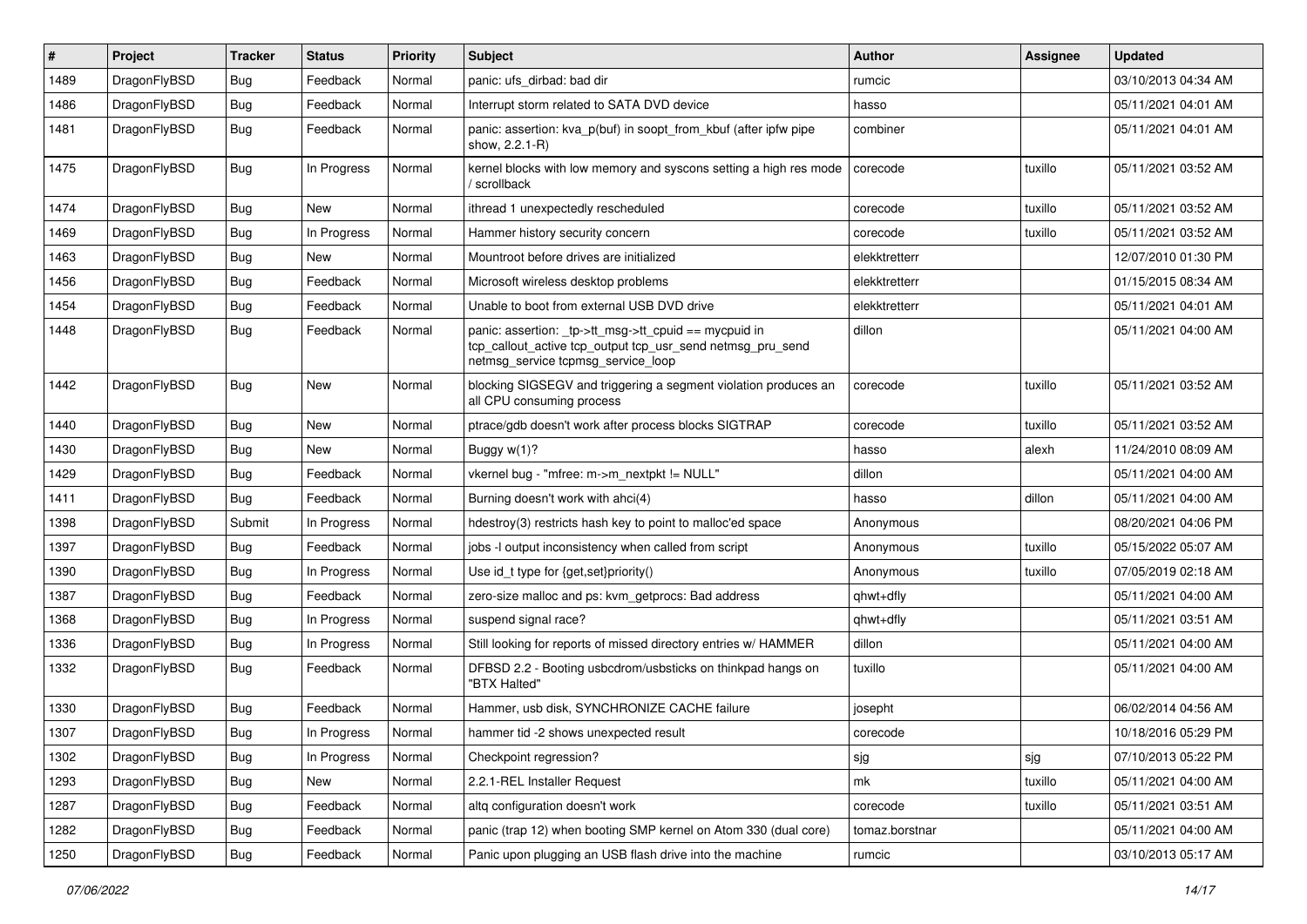| $\sharp$ | Project      | <b>Tracker</b> | <b>Status</b> | <b>Priority</b> | Subject                                                          | <b>Author</b>   | Assignee  | <b>Updated</b>      |
|----------|--------------|----------------|---------------|-----------------|------------------------------------------------------------------|-----------------|-----------|---------------------|
| 1249     | DragonFlyBSD | Bug            | Feedback      | Normal          | panic: ffs_vfree: freeing free inode                             | rumcic          |           | 03/10/2013 05:13 AM |
| 1246     | DragonFlyBSD | Bug            | <b>New</b>    | Normal          | bad resolution (monitor desync) with livedvd                     | Przem0l         |           | 02/18/2014 06:29 AM |
| 1218     | DragonFlyBSD | Bug            | In Progress   | Normal          | panic: assertion: error == 0 in hammer_start_transaction         | rumcic          |           | 05/11/2021 04:00 AM |
| 1194     | DragonFlyBSD | <b>Bug</b>     | New           | Normal          | SCSI errors while trying to copy photos from my camera           | elekktretterr   |           | 01/14/2015 04:39 PM |
| 1193     | DragonFlyBSD | Bug            | <b>New</b>    | Normal          | kernel doesn't recognize cdrom drive                             | nonsolosoft     |           | 01/25/2014 09:11 PM |
| 1192     | DragonFlyBSD | Submit         | New           | Normal          | KKASSERTs in sys/kern/uipc_{msg,socket}.c are too strict         | rumcic          |           | 05/11/2021 04:07 AM |
| 1181     | DragonFlyBSD | Bug            | In Progress   | Normal          | ACX111 panic                                                     | elekktretterr   |           | 05/11/2021 04:00 AM |
| 1144     | DragonFlyBSD | Bug            | Feedback      | Normal          | Incorrect clock under KVM                                        | msylvan         |           | 03/09/2013 01:17 PM |
| 1101     | DragonFlyBSD | <b>Bug</b>     | Feedback      | Normal          | ohci related panic                                               | polachok        |           | 05/11/2021 04:00 AM |
| 1030     | DragonFlyBSD | Bug            | In Progress   | Normal          | msdosfs umount panic                                             | corecode        | tuxillo   | 05/11/2021 03:51 AM |
| 998      | DragonFlyBSD | Bug            | In Progress   | Normal          | Unconfiguring a vn while it is mounted                           | rumcic          | tuxillo   | 05/11/2021 04:00 AM |
| 989      | DragonFlyBSD | <b>Bug</b>     | <b>New</b>    | Normal          | installer/fdisk trouble with wrapped values                      | Discodestroyer  |           | 02/18/2014 06:27 AM |
| 979      | DragonFlyBSD | <b>Bug</b>     | Feedback      | Normal          | Failure-prone USB mass storage (SB600? msdosfs? CAM?)            | floid           |           | 01/15/2015 08:38 AM |
| 911      | DragonFlyBSD | Bug            | Feedback      | Normal          | kldload/kernel linker can exceed malloc reserve and panic system | corecode        | tuxillo   | 05/11/2021 03:51 AM |
| 901      | DragonFlyBSD | Bug            | Feedback      | Normal          | route show needs to get data from all cpus                       | corecode        | tuxillo   | 05/11/2021 03:50 AM |
| 847      | DragonFlyBSD | <b>Bug</b>     | Feedback      | Normal          | processes getting stuck on mount point                           | corecode        | tuxillo   | 05/11/2021 03:50 AM |
| 846      | DragonFlyBSD | <b>Bug</b>     | Feedback      | Normal          | USB bugs:usb mouse can't used!                                   | frankning       |           | 01/15/2015 08:36 AM |
| 806      | DragonFlyBSD | Bug            | Feedback      | Normal          | boot error on MacBook                                            | tralamazza      |           | 06/04/2022 05:28 AM |
| 781      | DragonFlyBSD | <b>Bug</b>     | In Progress   | Normal          | fdisk uses wrong geometry on usb flash drives                    | corecode        | tuxillo   | 05/11/2021 03:50 AM |
| 742      | DragonFlyBSD | Bug            | In Progress   | Normal          | umount problems with multiple mounts                             | corecode        | tuxillo   | 06/25/2022 04:02 AM |
| 731      | DragonFlyBSD | Bug            | New           | Normal          | system freeze on "slice too large"                               | corecode        | tuxillo   | 06/25/2022 04:01 AM |
| 604      | DragonFlyBSD | <b>Bug</b>     | In Progress   | Normal          | 1.8.1-RELEASE - clock runs fast on mainboard ASUS P5A-B          | yeti            |           | 05/11/2021 03:55 AM |
| 570      | DragonFlyBSD | Bug            | Feedback      | Normal          | 1.8.x: ACPI problems                                             | qhwt+dfly       |           | 06/02/2014 03:45 AM |
| 341      | DragonFlyBSD | <b>Bug</b>     | New           | Normal          | Vinum erroneously repors devices as busy                         | corecode        | swildner  | 01/21/2012 04:50 AM |
| 331      | DragonFlyBSD | Bug            | In Progress   | Normal          | ftpsesame (aka Bridging S01E03)                                  | bastyaelvtars   |           | 03/09/2013 12:28 PM |
| 243      | DragonFlyBSD | Bug            | Feedback      | Normal          | weird behavior in the shell                                      | swildner        |           | 05/31/2022 02:51 PM |
| 168      | DragonFlyBSD | Bug            | In Progress   | Normal          | Livelocked limit engaged while trying to setup IPW wireless      | mschacht        | sepherosa | 05/11/2021 04:05 AM |
| 3311     | DragonFlyBSD | <b>Bug</b>     | New           | Low             | TrueCrypt support may cause kernel crash                         | arcade@b1t.name |           | 04/29/2022 06:19 AM |
| 3228     | DragonFlyBSD | Bug            | New           | Low             | pfi kif unref: state refcount $\leq$ 0 in dmesg                  | justin          |           | 03/05/2021 06:39 AM |
| 3132     | DragonFlyBSD | <b>Bug</b>     | New           | Low             | unifdef mined                                                    | bcallah         |           | 04/26/2018 08:34 PM |
| 3107     | DragonFlyBSD | <b>Bug</b>     | <b>New</b>    | Low             | ACPI interrupt storm when loading i915 on Lenovo T460            | oyvinht         |           | 07/15/2020 07:01 AM |
| 3101     | DragonFlyBSD | <b>Bug</b>     | New           | Low             | PFI CGI install not working in dragonflybsd 5.0.1 USB install    | bnegre82        |           | 05/11/2021 04:14 AM |
| 3024     | DragonFlyBSD | <b>Bug</b>     | New           | Low             | sys/dev/netif/wi/if_wi.c:1090]: (style) Redundant condition      | dcb             |           | 04/11/2017 11:56 AM |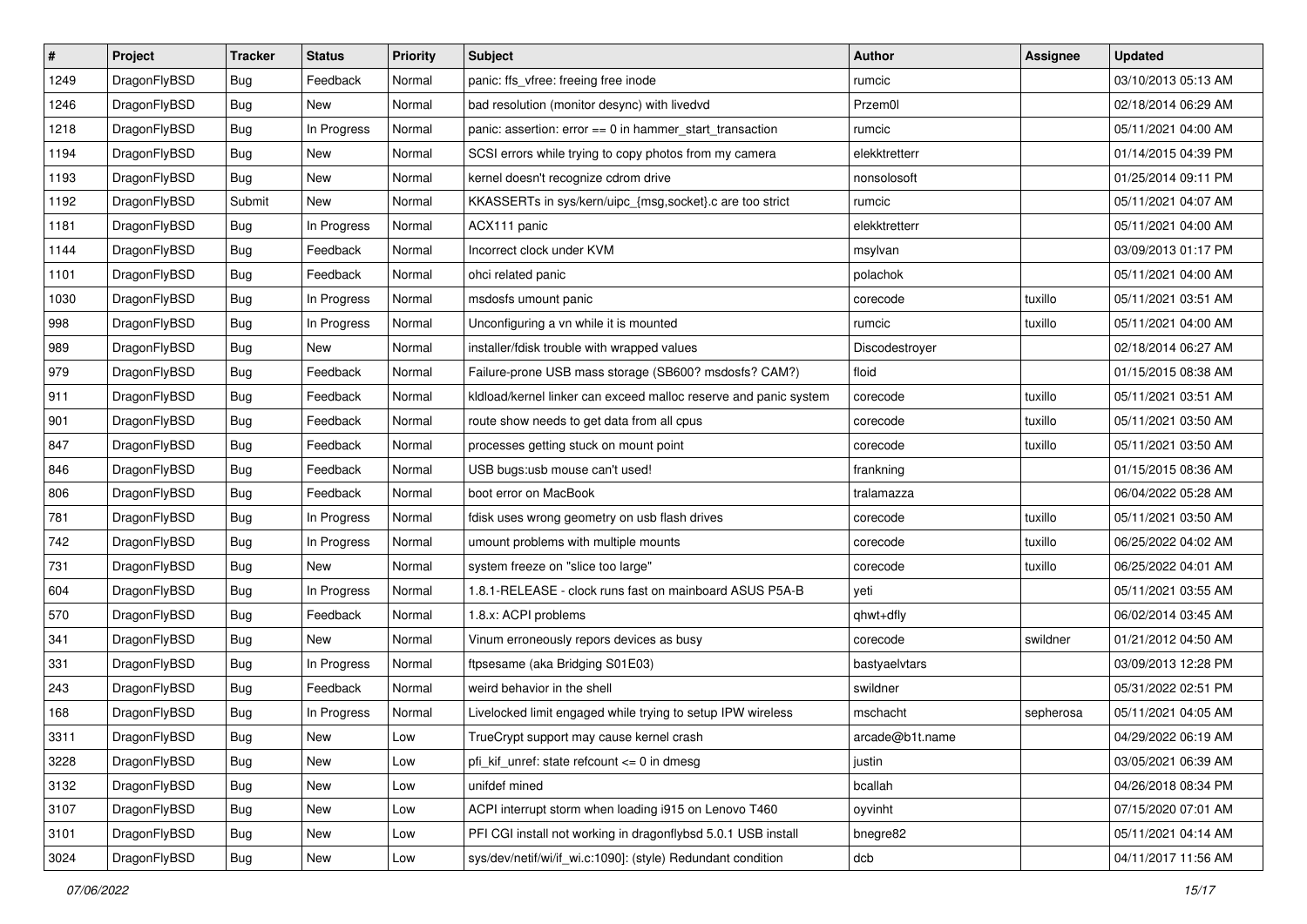| $\vert$ # | Project      | <b>Tracker</b> | <b>Status</b> | <b>Priority</b> | <b>Subject</b>                                                                                                | <b>Author</b>    | Assignee | <b>Updated</b>      |
|-----------|--------------|----------------|---------------|-----------------|---------------------------------------------------------------------------------------------------------------|------------------|----------|---------------------|
| 2931      | DragonFlyBSD | <b>Bug</b>     | <b>New</b>    | Low             | 'gdb' of 'vkernel' unable to print backtrace                                                                  | tofergus         |          | 07/26/2016 01:51 PM |
| 2887      | DragonFlyBSD | Bug            | New           | Low             | Missing extattr_namespace_to_string and<br>extattr_string_to_namespace functions                              | rubenk           |          | 02/06/2016 05:09 AM |
| 2882      | DragonFlyBSD | <b>Bug</b>     | New           | Low             | bridge sends packets from individual interfaces                                                               | arcade@b1t.name  |          | 01/09/2016 12:43 PM |
| 2878      | DragonFlyBSD | <b>Bug</b>     | New           | Low             | [fix] CCVER problem when using clang and cpu extensions<br>(intrinsics)                                       | arcade@b1t.name  |          | 06/24/2016 04:25 AM |
| 2877      | DragonFlyBSD | <b>Bug</b>     | <b>New</b>    | Low             | sed fails when working with UTF-8 locale and non-UTF symbols                                                  | arcade@b1t.name  |          | 12/30/2015 11:20 AM |
| 2859      | DragonFlyBSD | <b>Bug</b>     | New           | Low             | Installer configuration menu always highlights "Select timezone", no<br>matter which step was last completed. | cgag             |          | 12/02/2015 01:54 PM |
| 2858      | DragonFlyBSD | Bug            | New           | Low             | Installer "Local or UTC" question should have "No" selected by<br>default.                                    | cgag             |          | 12/02/2015 01:18 PM |
| 2797      | DragonFlyBSD | <b>Bug</b>     | In Progress   | Low             | vkernels with & without machdep.pmap_mmu_optimize                                                             | yellowrabbit2010 |          | 11/27/2021 08:06 AM |
| 2790      | DragonFlyBSD | Submit         | <b>New</b>    | Low             | filedesc softrefs increment code factoring                                                                    | dclink           |          | 02/21/2015 04:00 AM |
| 2721      | DragonFlyBSD | Submit         | Feedback      | Low             | Some few zalloc calls to objcache ones replacements                                                           | dclink           | tuxillo  | 05/11/2021 04:08 AM |
| 2680      | DragonFlyBSD | <b>Bug</b>     | <b>New</b>    | Low             | boot0cfg update makes box unbootable                                                                          | herrgard         |          | 06/10/2014 06:02 AM |
| 2675      | DragonFlyBSD | <b>Bug</b>     | New           | Low             | Ultimate N WiFi Link 5300 get iwn_intr: fatal firmware error on 5GHz                                          | revuwa           |          | 05/11/2021 04:07 AM |
| 2636      | DragonFlyBSD | <b>Bug</b>     | Feedback      | Low             | Add -x flag to iostat (a la solaris)                                                                          | tuxillo          |          | 05/11/2021 04:07 AM |
| 2631      | DragonFlyBSD | <b>Bug</b>     | In Progress   | Low             | Verify library versioning current with full package build and switch it<br>on (after publishing packages)     | tuxillo          |          | 05/11/2021 04:06 AM |
| 2552      | DragonFlyBSD | <b>Bug</b>     | <b>New</b>    | Low             | hammer recovery should indicate progress                                                                      | phma             |          | 05/03/2013 12:13 AM |
| 2529      | DragonFlyBSD | Bug            | New           | Low             | Sundance network adapter is not detected and attached                                                         | kworr            |          | 03/25/2013 02:29 AM |
| 2403      | DragonFlyBSD | <b>Bug</b>     | <b>New</b>    | Low             | newfs -E doesn't handle /dev/serno device names properly                                                      | ftigeot          |          | 08/17/2012 05:07 AM |
| 2252      | DragonFlyBSD | Bug            | New           | Low             | snd hda not useable if loaded via /boot/loader.conf                                                           | xbit             | swildner | 12/14/2011 12:23 AM |
| 2095      | DragonFlyBSD | <b>Bug</b>     | <b>New</b>    | Low             | Running installer post-install: Unsupported DFUI transport "                                                  | greenrd          |          | 06/26/2011 09:20 AM |
| 2020      | DragonFlyBSD | Bug            | <b>New</b>    | Low             | Port brcm80211 driver from Linux to DragonFly BSD                                                             | studer           |          | 03/05/2011 10:54 PM |
| 1982      | DragonFlyBSD | <b>Bug</b>     | <b>New</b>    | Low             | There is no linuxulator on x86-64                                                                             | herrgard         |          | 05/31/2022 02:25 PM |
| 1947      | DragonFlyBSD | <b>Bug</b>     | New           | Low             | GA-880GM-UD2H (rev. 1.3) AHCI fails to detect disks at the end of<br>the RAID controller                      | eocallaghan      |          | 11/27/2021 08:46 AM |
| 1882      | DragonFlyBSD | <b>Bug</b>     | <b>New</b>    | Low             | Idea for handling new USB vendor/device codes                                                                 | bmk              |          | 10/20/2010 12:15 PM |
| 1819      | DragonFlyBSD | <b>Bug</b>     | In Progress   | Low             | truss - Major revamping task list                                                                             | tuxillo          | tuxillo  | 11/27/2021 08:45 AM |
| 1714      | DragonFlyBSD | Bug            | New           | Low             | hwpmc                                                                                                         | alexh            | swildner | 08/18/2012 02:03 PM |
| 1538      | DragonFlyBSD | Bug            | <b>New</b>    | Low             | mountroot should probe file systems                                                                           | corecode         | alexh    | 11/24/2010 06:35 PM |
| 1532      | DragonFlyBSD | Bug            | New           | Low             | jemalloc doesn't work on DragonFly                                                                            | hasso            | sjg      | 08/02/2011 01:14 AM |
| 1428      | DragonFlyBSD | Bug            | Feedback      | Low             | POSIX.1e implementation is too old                                                                            | hasso            | tuxillo  | 05/11/2021 04:00 AM |